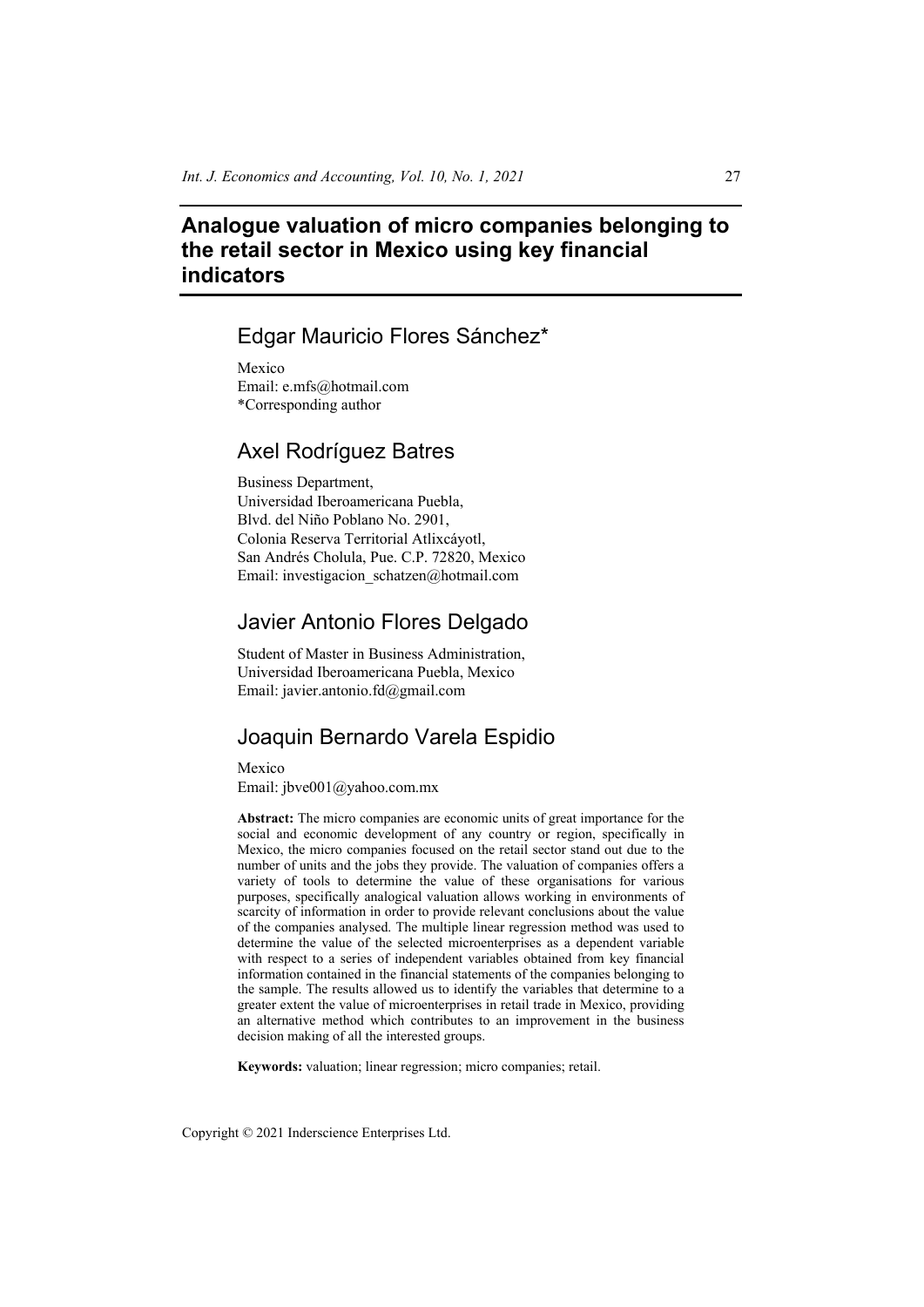#### 28 *E.M.F. Sánchez et al.*

**Reference** to this paper should be made as follows: Sánchez, E.M.F., Batres, A.R., Delgado, J.A.F. and Espidio, J.B.V. (2021) 'Analogue valuation of micro companies belonging to the retail sector in Mexico using key financial indicators', *Int. J. Economics and Accounting*, Vol. 10, No. 1, pp.27–56.

**Biographical notes:** Edgar Mauricio Flores Sánchez is an independent researcher. He holds a degree in Electronics from Benemerita Universidad Autónoma de Puebla, has two specialties in Environmental Valuation and Real Estate Valuation. He holds a Master's degree in Engineering and a Doctorate in Strategic Planning from Universidad Popular Autonoma del Estado de Puebla. He is currently the Vice President of Administration at Comisión Federal de Electricidad International and independent researcher on financial topics.

Axel Rodríguez Batres is graduating from the Bachelor of Business Administration of the Universidad Iberoamericana. He has degrees in three Masters: Administration, Evaluation of Investment Projects and Valuation, and a PhD in Valuation from the Polytechnic University of Valencia, Spain. He is currently working at Comision Federal de Electricidad as the Director of Operations.

Javier Antonio Flores Delgado holds a degree in Mechatronic Engineering from Universidad Iberoamericana Puebla, and a student of the Master in Administration, he works as Planning Engineer in a German company in the automotive industry and researcher of financial topics.

Joaquin Bernardo Varela Espidio is an independent researcher. He holds a Bachelor's degree of Business Management and a Master's degree of Administration and Financial Strategies from Universidad Iberoamericana Puebla. He currently works as an independent trader and researcher of financial topics such as evaluation of investment projects, risk management and asset valuation.

#### **1 Introduction**

The production of a country is determined by the amount of goods and services produced, said data is called gross domestic product or GDP and according to the Bank of Mexico is defined as: "the total value of goods and services produced in the territory of a country in a given period, free of duplication. It can be obtained by means of the difference between the gross value of production and the goods and services consumed during the production process itself, at purchaser prices (intermediate consumption)" (Banco de México, 2017). That is why the strengthening and constant growth of this macroeconomic data constitutes one of the main priorities of any government in the world; economic growth is directly related to the level and quality of life of people.

Likewise, companies are those organisations that, through the pursuit of obtaining particular benefits, generate those goods and services that meet the needs of people, while generating jobs necessary to carry out their operations and contribute to public spending through payment of taxes. In this way, the companies are constituted as the economic units that provide the required dynamism to the local, national and international economy to keep in constant improvement and fulfil their economic and social function of generating and distributing the wealth.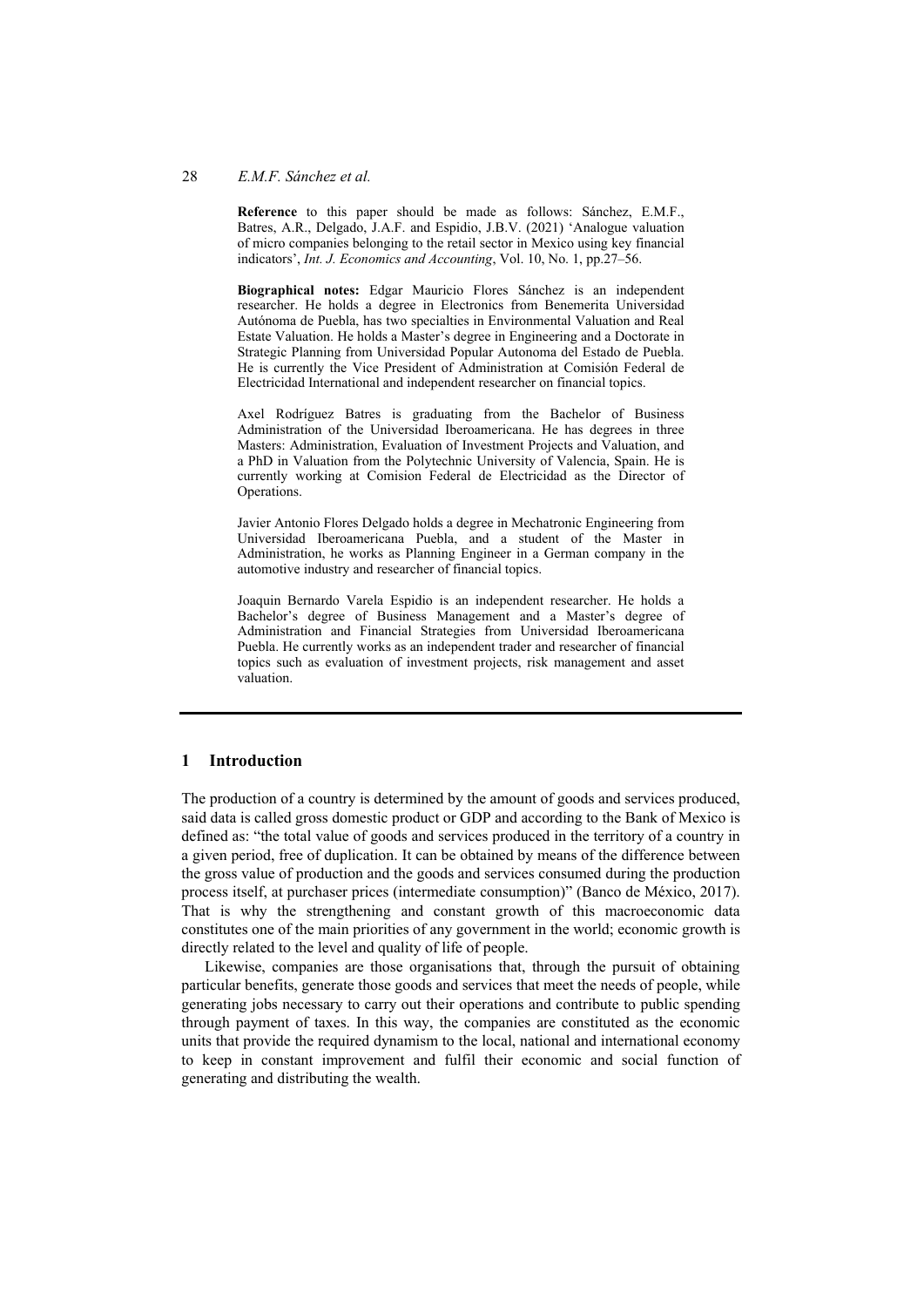In addition to the above, it is important to mention that decision makers within companies face a series of internal and external factors and variables that represent a constant and growing challenge to fulfil their main objective of maximising benefits for all their groups of interest. Regarding this, Adam (2005) explains that companies should be observed as ongoing businesses and that the financial information contained in the financial statements refers only to the past, which does not present precise information of the company and makes it difficult to take decisions for investors and the rest of the users of said information. Due to this, the valuation of companies is consolidated as a very useful tool to provide said decision makers with the greatest amount of truthful and timely information that allows them to effectively comply with said general purpose.

The valuation of companies can be defined as an economic discipline that aims to obtain a specific value or values of a company based on certain assumptions, to meet specific objectives and using the information required for their estimation. For this, the valuation of companies uses three main approaches: accounting, cash flows and market, their use depends on the characteristics of the asset or company to be valued as well as the information available in each case. Each of these general approaches has different methodologies to apply, however, all approaches have the following main characteristics: they bring together concepts that are used to measure the value of the company, reflect that currently it is important to manage the value of the companies for the development of business strategies and maintain that the main objective of these economic entities is to generate value for their shareholders and the other agents involved.

The valuation of companies exists in the first place due to the inexistence of a market of companies that presents the conditions that a market of perfect competition requires. This means that the market of companies does not present the characteristic of homogeneity, which is reflected in the fact that companies with similar conditions of size and sector present different values in terms of their results. Additionally, the market of companies does not present the characteristic of concurrency, which implies that there is not a sufficient enough number of plaintiffs and suppliers. When not having both mentioned characteristics, it can be concluded that the market of companies presents a reduced number of sale-purchase transactions comparable to each other, which constitutes opacity that avoids obtaining precise results. In the absence of a market price or comparable value, the practice of valuation of companies will have as a reason to be a discipline to determine the value of a company through certain assumptions and in relation to specific objectives.

In practice, the valuation of companies is related to the valuation of other assets and economic goods, using different methodologies, criteria and elements originally used for the valuation of traditional goods but suitable for determining the value of companies. Likewise, the various methodologies under the above-mentioned approaches are based on the application of sciences such as economics and disciplines such as financial mathematics and statistics. Specifically Caballer Mellado and Herrerías Pleguezuelo (2007) explain that in an insufficient information management environment, various statistical tools are used; what allows the emergence of the so-called analogical valuation, which attends to said scarcity of sources through the use of analogue methodologies that use econometric estimations.

On the other hand, according to the results obtained by the National Institute of Statistics and Geography (INEGI) and the National Institute of the Entrepreneur (INADEM), the National Bank of Foreign Trade (BANCOMEXT), micro enterprises are the economic units that contribute in the greater proportion, both in the personnel they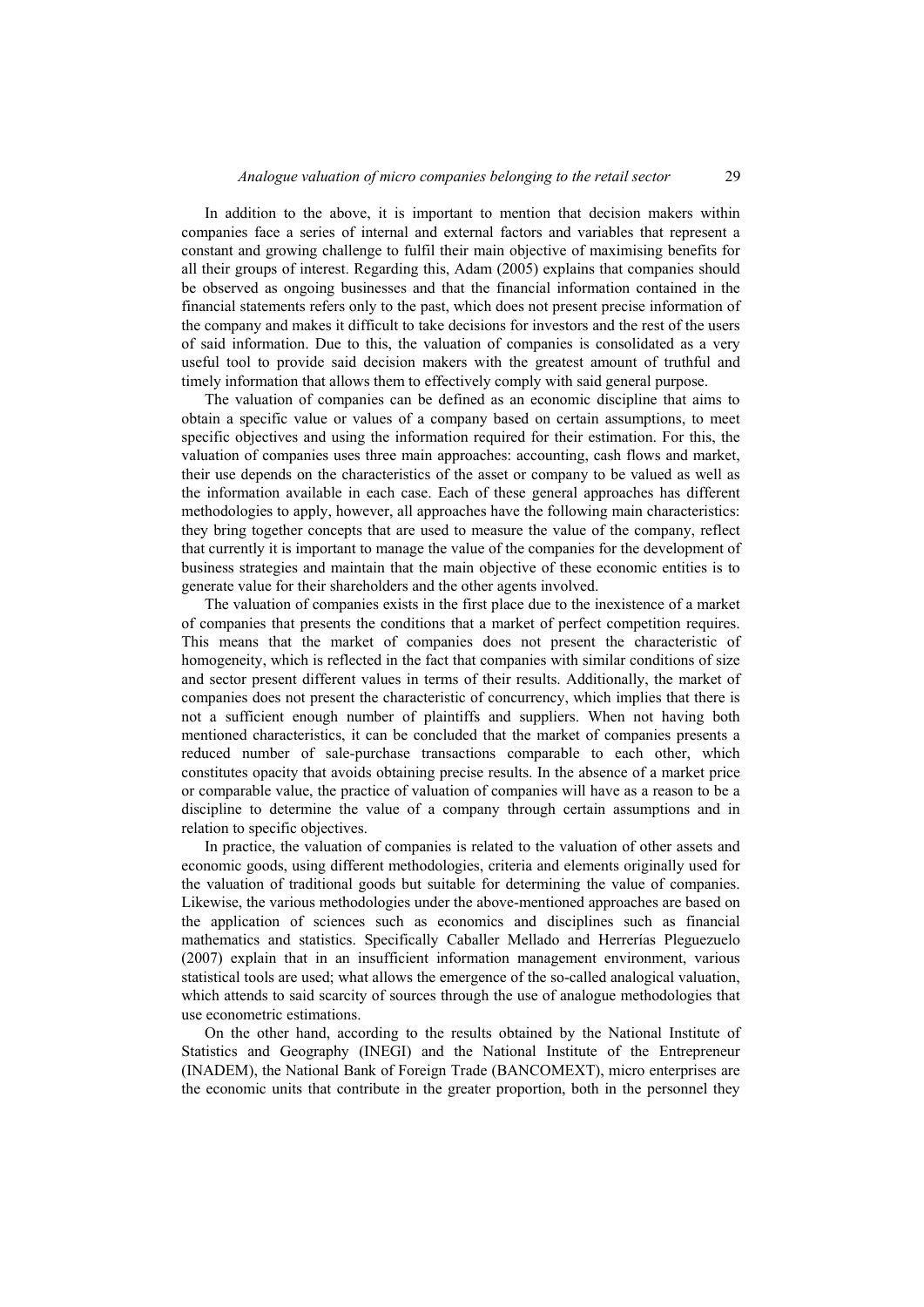occupy and in the number of economic units, with 75.4% and 97.6%, respectively (INEGI, 2014a). Additionally, according to INEGI. Economic Censuses 2014 (INEGI, 2014b), the commercial sector in Mexico contributes with the largest number of economic units with 48.28% of the total in the country; what will allow to provide the greatest applicability to the results obtained.

Applying the principles of analogical valuation, since there is no market for commercial microbusiness transactions and considering the importance of these economic units for the generation of employment and therefore the level and quality of life of the population, considers it appropriate to use alternative methodologies to determine how to assign value to these companies.

Due to all the aforementioned, this research aims to use the method of analogue stock market valuation to determine the value of a group of micro companies belonging to the commercial sector in Mexico, due to its economic importance for Mexico, with the objective of favouring to an improvement in the quality of information provided to business decision makers that allows them to contribute to the sustained growth of the country.

### **2 Literature review**

As mentioned in the previous introduction, the valuation approach of comparison with market values and specifically the analogical methodology, stands out for its application in environments of scarce information, such as the one corresponding to the present study on the micro-enterprises of the commercial sector in Mexico. The general methodology of using multiple linear regression to determine relevant business variables has been used in several national and international investigations; this basically consists of selecting a series of independent variables to construct an econometric model whose objective is to determine the value of a relevant dependent variable with the greatest possible precision. The nature of said dependent variable varies according to the research proposed and the objectives formulated in each, so although the general methodology has already been widely used, it is possible to identify important differences with respect to the present research work. Below are some of the most relevant works recently developed.

In the study carried out by Muñoz and Miguel (2014) focused on determining the economic-financial characteristics on the stock market value of a sample of banks in Europe, various econometric models were used by means of variables considered relevant. The conclusions of the study showed a positive impact on the variables of good asset quality, operational efficiency, adequate capital structure, good corporate governance and liquidity.

The work focused on analysing the external and internal factors that affect the price of the shares in the Chilean stock market carried out by Gajardo and Quaassdorff (2014), used an APT model with multifactors that included financial ratios of the companies in order to determine whether the main values of market shares in Chile move by macroeconomic variables in addition to their quarterly results. The conclusions show that although the variables tend to fit well as a whole, it was not possible to identify common patterns in the independent variables of the model; Due to this, it is preferable to use other models in the case of Chile due to the low significance of the macroeconomic variables when using a multi-factor APT.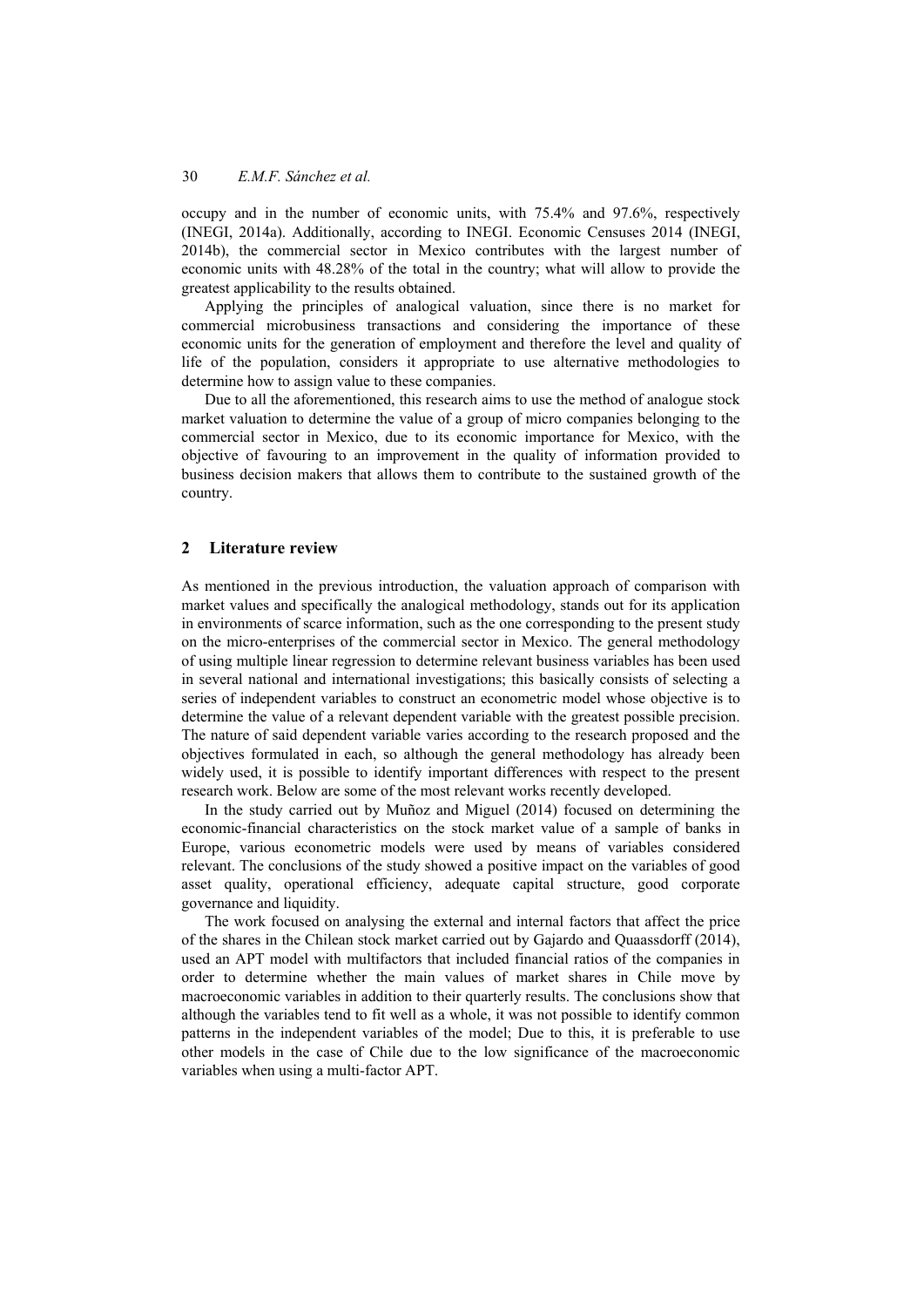The investigation of Morales and Abreu (2015) on the main determinants in the stock price of the construction sector of the Mexican Stock Exchange carried out by, used financial reasons in the areas of: coverage, short-term operating activity, leverage, working capital, return on investment and return on income, used by the financial information standards; using a multivariate regression with the objective of identifying which main variables impact on the determination of the stock price in said sector. The final results showed that only 12 reasons proved to be statistically significant to explain the value of the shares.

In the research carried out by Noblecilla (2015) focused on the analysis of the macroeconomic factors that determine the profitability of the Lima Stock Exchange, an econometric model was formulated using the independent variables: consumer price index, money supply, GDP growth and average passive market interest rates in Peru. Through different statistical tests it was determined that the money supply variable does not meet the economic-statistical criteria that define the validity of the model. The final conclusions showed that the events that occurred in the past impact the behaviour of stock market profitability in the present.

The work on the determinants of the capital structure of companies in Spain prepared by Cabrer & Rico (2015), used an econometric model which considered that the level of indebtedness is determined by the economic and financial characteristics of the companies. The conclusions obtained allowed to determine that the debt increases with the size of the companies and decreases with the cost of the debt, in addition it was established that the companies with the highest indebtedness will be those that have a higher growth, with a lower proportion of fixed assets and with a lower level of credit rating.

The research focused on determining the variables of competitive success in the mipyme, carried out by Rocca et al. (2016) with information from Peruvian companies, the authors used variables related to competitive success from a sample of 94 companies, the variables were analysed from the perspective of the theory of resources and capabilities of companies. The final conclusions made it possible to identify that as MSMEs apply efficient human resource management practices and have more developed control and management systems, the probability of achieving competitive success in the market will be greater.

The research dedicated to determining the factors with the greatest impact on the sustainable companies of the Mexican Stock Exchange, carried out by Morales (2016); focused on testing the hypothesis that establishes that the fundamental variables affect in greater magnitude than the macroeconomic variables in the construction of the price of the shares of the companies analysed. The final results proved that only in three companies are the fundamental factors that most affect the value of the share prices and in the rest of the organisations are mostly the macroeconomic factors.

In a study of similar features on the analysis of the variables that determine the dynamism of small and medium-sized Colombian companies carried out by Franco-Ángel and Urbano (2016), we sought to identify these variables under the approach of institutional theory and the theory of the resources and capabilities. The findings reached allowed to conclude that the main variables are: the skills of entrepreneurs to solve conflicts, their business education and flexibility, the bargaining power, the capacities of the administrative area, acceptance and support to the community, technology, Brand positioning and the support of friends.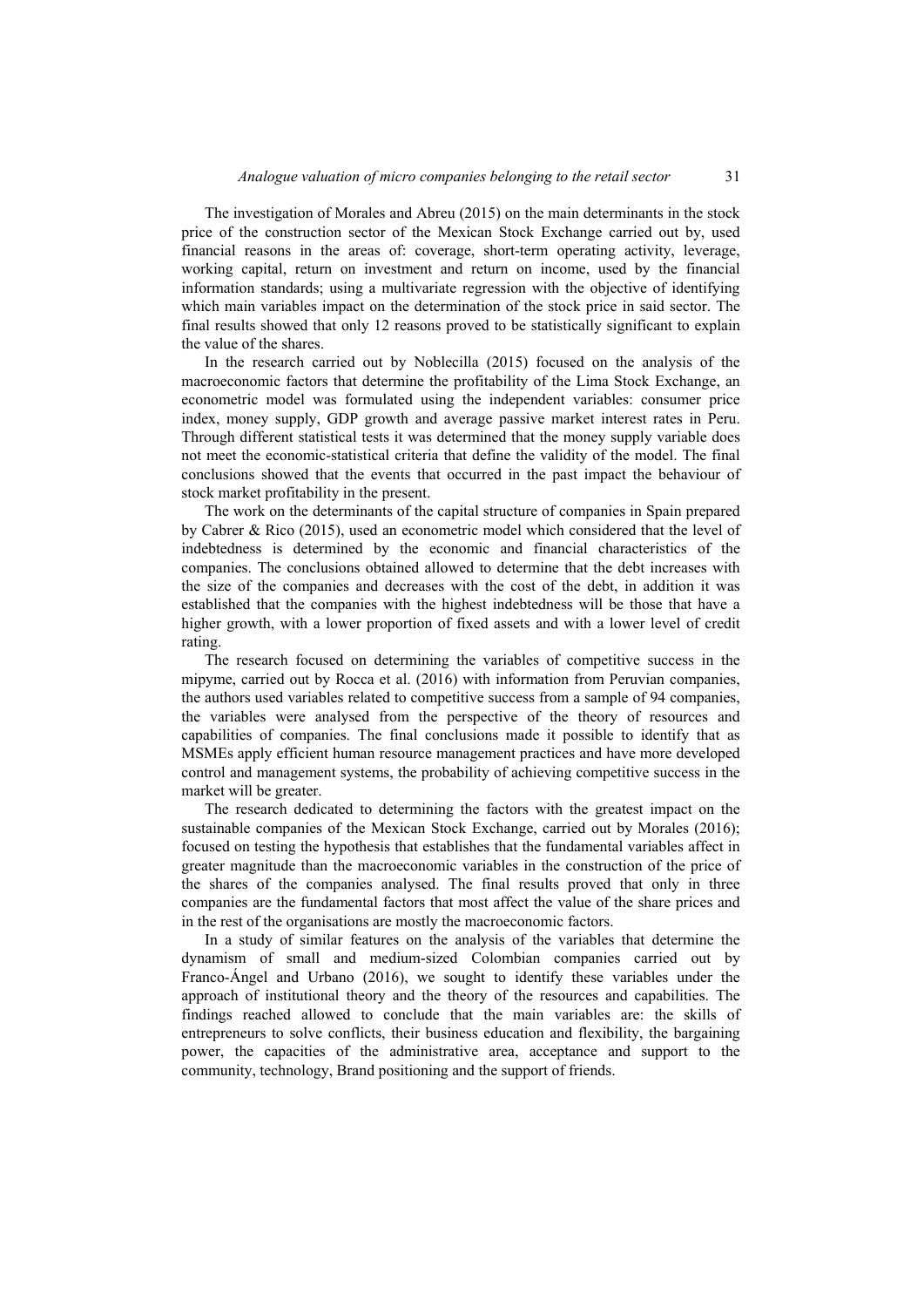On the other hand, the research carried out by Delgado (2016) on the econometric analysis of the profitability of the investors belonging to the bakery and pasta industry in Colombia, allowed to determine by means of its regression model that the profitability of the patrimony reflects a reduction progressive during the evaluation period caused to an important extent by the changes in the profitability of its assets and in the gross margin. Similarly, the substantial reduction in the consumption of bread per capita and the increase in sales prices adjusted for inflation showed a low performance of its fixed assets and income.

The econometric model of successful management for the family business in Colombia prepared by Rueda and Rueda (2017), with the objective of determining the most representative variables associated with the business success of the family organisations belonging to the selected sample, allowed concluding that the variables of: strategic planning, innovation and quality present the greatest impact as factors of business competitiveness.

In the investigation on the impact of the rights delivered on released shares and cash dividends on the price of capital shares of the mining sector in Peru, carried out by Mamani (2017); it was concluded that the determining factors of said stock value of the capital shares are: the rights delivered by cash dividends and released shares that the companies grant, because of both factors the profitability of the shares shows positive results.

The research on retail credit risk in Mexico by means of a selection of econometric variables considering a credit behaviour model based on the characteristics of the borrowers carried out by Trejo and Miguel (2017), made it possible to identify a proposal that minimises the expected loss at the same time that ROA increases by financial entity in the country by 2.2%, with respect to the methodology commonly used in the matter of provisions.

Subsequently, the study carried out by Sansores and Navarrete (2018), on the determinants of the growth of MSMEs in Mexico, used a correlation-type investigation and a multiple regression model with factor analysis that allowed concluding that the most relevant variables are: the characteristics of the company and the employer, the environment and mainly the growth of legal provisions and economic incentives made by the government.

As it has been possible to identify, there is an important variety of studies on the identification of variables of interest belonging to companies using multiple linear regression; however, the characteristics of the independent and dependent variables vary depending on the available information, the region analysed and the objectives particular of each investigation. In this way, it can be concluded that the present work is carried out in an unexplored area: the obtaining of the value of micro enterprises from the commercial sector in Mexico using qualitative variables belonging to the main Financial Statements in order to improve the quantity and quality of financial resources. received.

## **3 Contextual framework**

Micro, small and medium enterprises represent a large percentage of companies worldwide, specifically in developing countries such as Mexico where 98% of companies belong to that classification. Based on the most recent economic censuses, the number of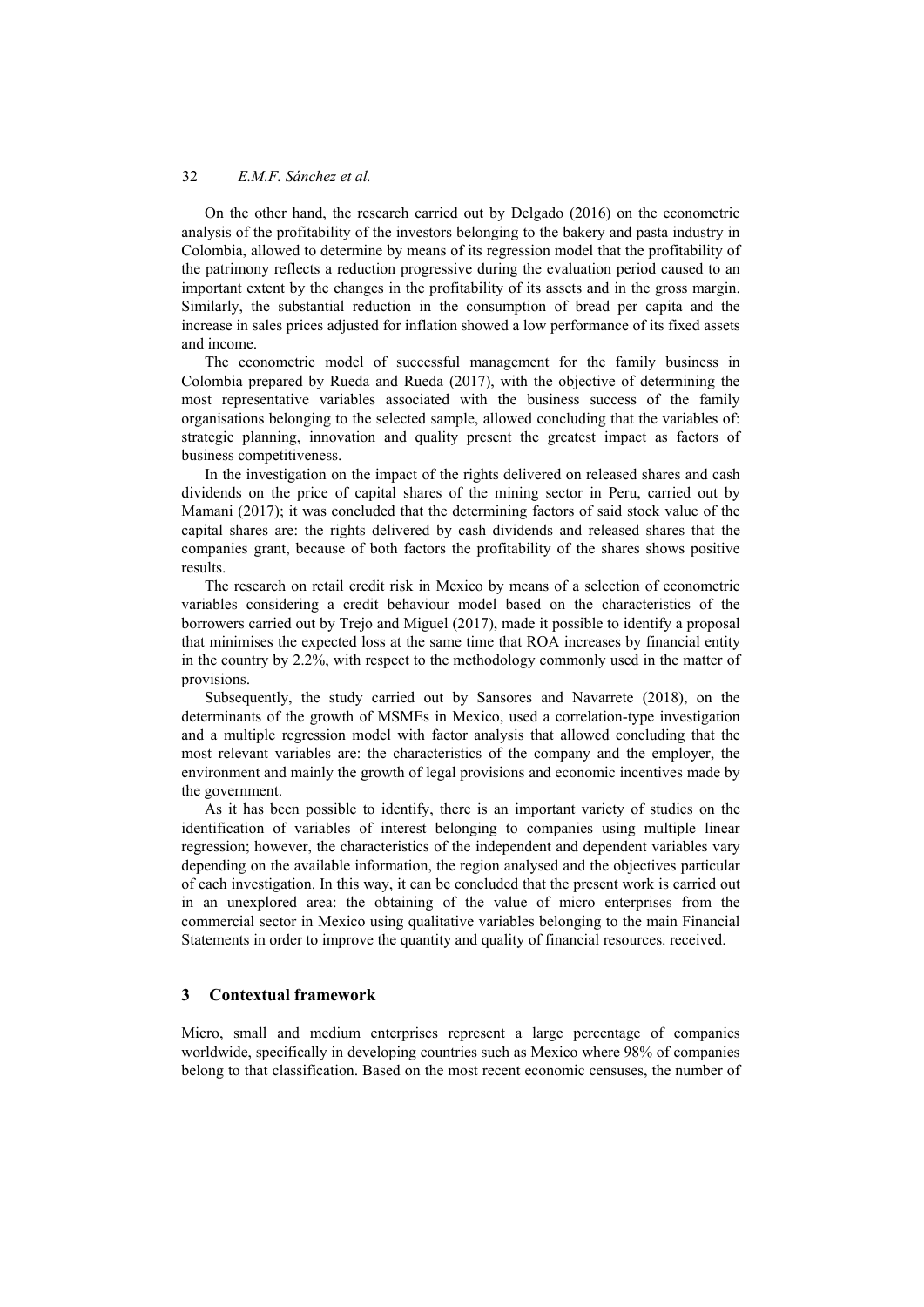business units and the corresponding total employed personnel in Mexico is distributed in the manner shown in Figures 1 and 2 (INEGI, 2015).

As can be seen in Figures 1 and 2, the number of large companies in Mexico is 0.2%, however they represent only 28.8% of employed personnel, compared with 71.2% of the workforce used by micro, small and medium businesses. Additionally, Figure 3 shows that the distribution proportions of personnel employed by company size have not had major changes during the analysed period (INEGI, 2015).



**Figure 1** Private and parastatal sector: economic units (see online version for colours)

*Source:* Own elaboration based on INEGI (2015)

**Figure 2** Private and parastatal sector: total employed personnel (see online version for colours)



*Source:* Own elaboration based on INEGI (2015)

It is important to mention that taking into consideration that this study focuses on the analysis of micro companies in Mexico, it is presented Table 1 which shows the classification of companies according to the number of workers based on the Diario Oficial de la Federación in Mexico (DOF, 2002).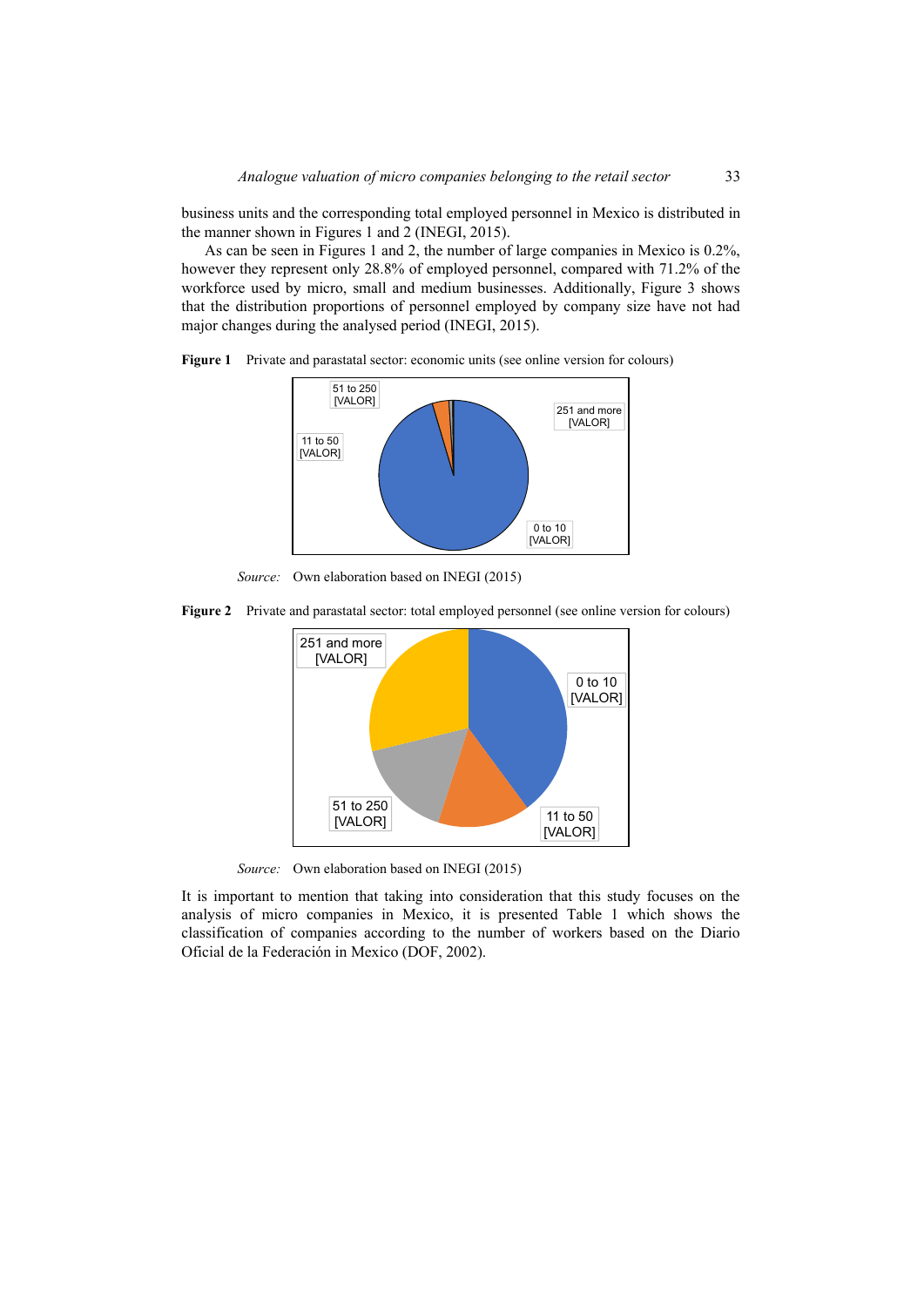



*Source:* Own elaboration based on INEGI (2015)

**Table 1** Stratification of companies published by the Diario Oficial de la Federación

|        |                                                     | <b>Sector</b>      |                    |  |  |
|--------|-----------------------------------------------------|--------------------|--------------------|--|--|
| Size   | Classification according to the number of employees |                    |                    |  |  |
|        | Industry                                            | Commerce           | <i>Services</i>    |  |  |
| Micro  | From $0$ to $10$                                    | From $0$ to $10$   | From $0$ to $10$   |  |  |
| Small  | From $11$ to $50$                                   | From $11$ to $30$  | From $11$ to $50$  |  |  |
| Medium | From 51 to 250                                      | From $31$ to $100$ | From $51$ to $100$ |  |  |

*Source:* Own elaboration based on DOF (2002)

Parallel to the figures presented above, Figure 4 shows the weight of the commercial sector for the economy in Mexico, according to INEGI (2014a, 2014b).

As can be seen in Figure 4, it is the commercial sector that contributes with the most economic units in Mexico with 48.28% of the national total. Because of this, it is the commercial companies that offer the greatest amount and variety of businesses to study, also serving as an important contrast to the total national economy.

Based on the selection of micro companies belonging to the commercial sector in Mexico made in the introduction to this study, it is important to point out that based on the North American Industrial Classification System (SCIAN), the commercial sector is divided into the subsectors of wholesale and retail trade, according to the amounts of products and quantity of sales produced by the trading companies.

Also, based on INEGI Annual Survey of Commerce 2014 (INEGI, 2014b), the number of companies in Mexico engaged in retail trade is 94.91% of the total commercial sector in the country, so it is relevant to focus this research in this economic subsector; attending also to the fact that retail trade is carried out precisely by micro companies with a 97.1% share of the entire commercial sector (INEGI, 2009). According to SCIAN, retail trade contains: focused economic units, mainly to the sale of final consumer goods, with the aim of selling them to individuals and households, as well as to economic units aimed exclusively at a part of said sale process (INEGI, 2013).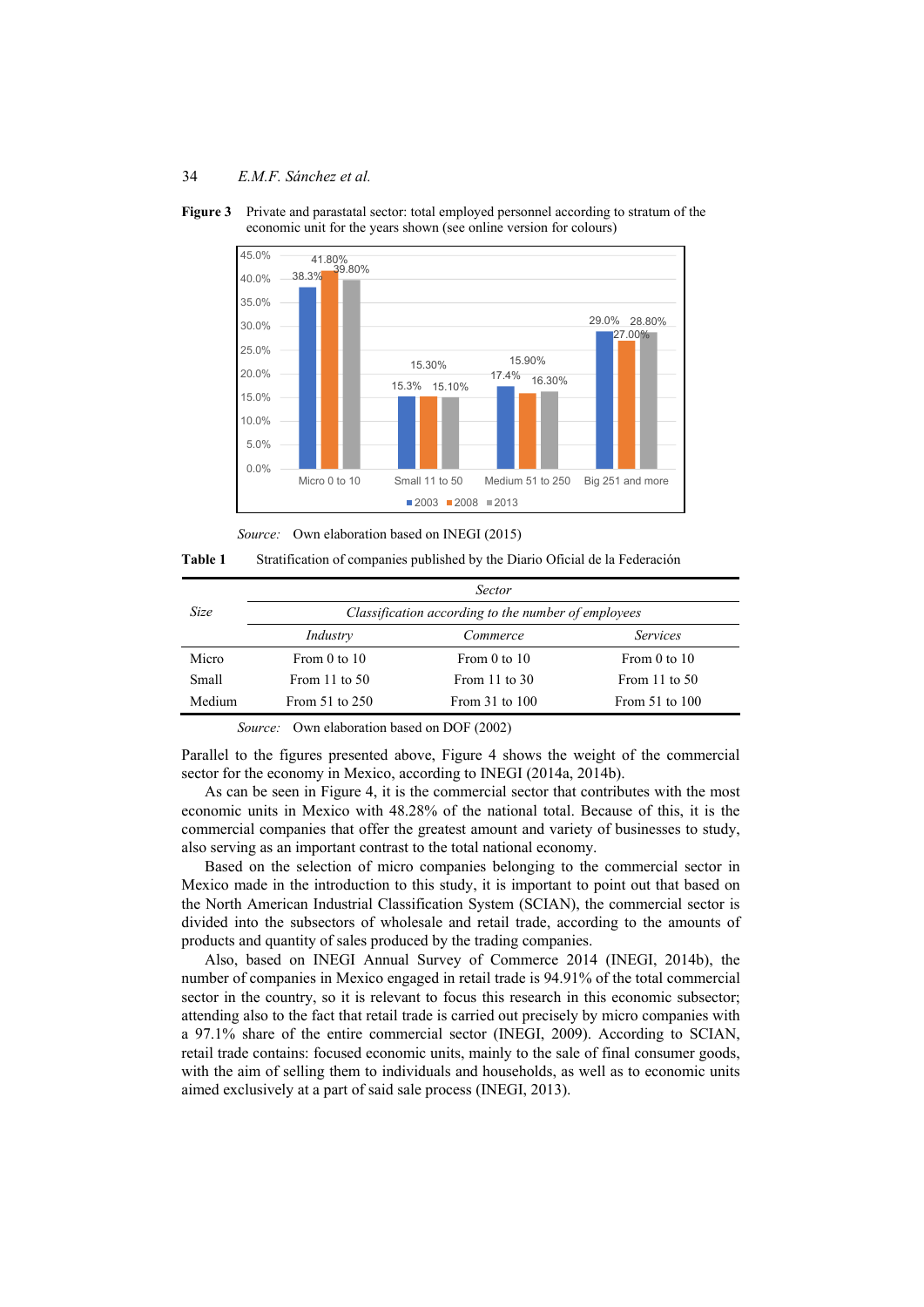

**Figure 4** Structure of sectors in Mexico by percentages (see online version for colours)

*Source:* Own elaboration based on INEGI (2014a)

More specifically, SCIAN proposes the branches indicated in Table 2 for retail trade (INEGI, 2014a, 2014b).

| Table 2<br>Classification of subsectors pertaining to retail trade proposed by SCIAN |  |  |
|--------------------------------------------------------------------------------------|--|--|
|--------------------------------------------------------------------------------------|--|--|

| SCIAN category | Description                                                                           |  |  |  |
|----------------|---------------------------------------------------------------------------------------|--|--|--|
| 46             | Retail trade                                                                          |  |  |  |
| 461            | Groceries, food, drinks, ice and tobacco                                              |  |  |  |
| 462            | Self-service and department stores                                                    |  |  |  |
| 463            | Textile products, jewellery, clothing accessories and footwear                        |  |  |  |
| 464            | Health care items                                                                     |  |  |  |
| 465            | Stationery, leisure and other personal items                                          |  |  |  |
| 466            | Household goods., comput., interior decoration items and used items                   |  |  |  |
| 467            | Hardware and glassware                                                                |  |  |  |
| 468            | Motor vehicles, spare parts, fuels and lubricants                                     |  |  |  |
| 469            | Exclusively through the Internet, and printed catalogues, television and the<br>likes |  |  |  |

*Source:* Own elaboration based on INEGI (2014b)

In this way, the companies analysed in this investigation belong to these branches of retail trade in Mexico, so the results obtained will have greater validity and applicability for similar economic units.

Finally, Figures 5, 6 and 7 show an overview of figures for retail trade in Mexico for the years indicated (BIE, 2019).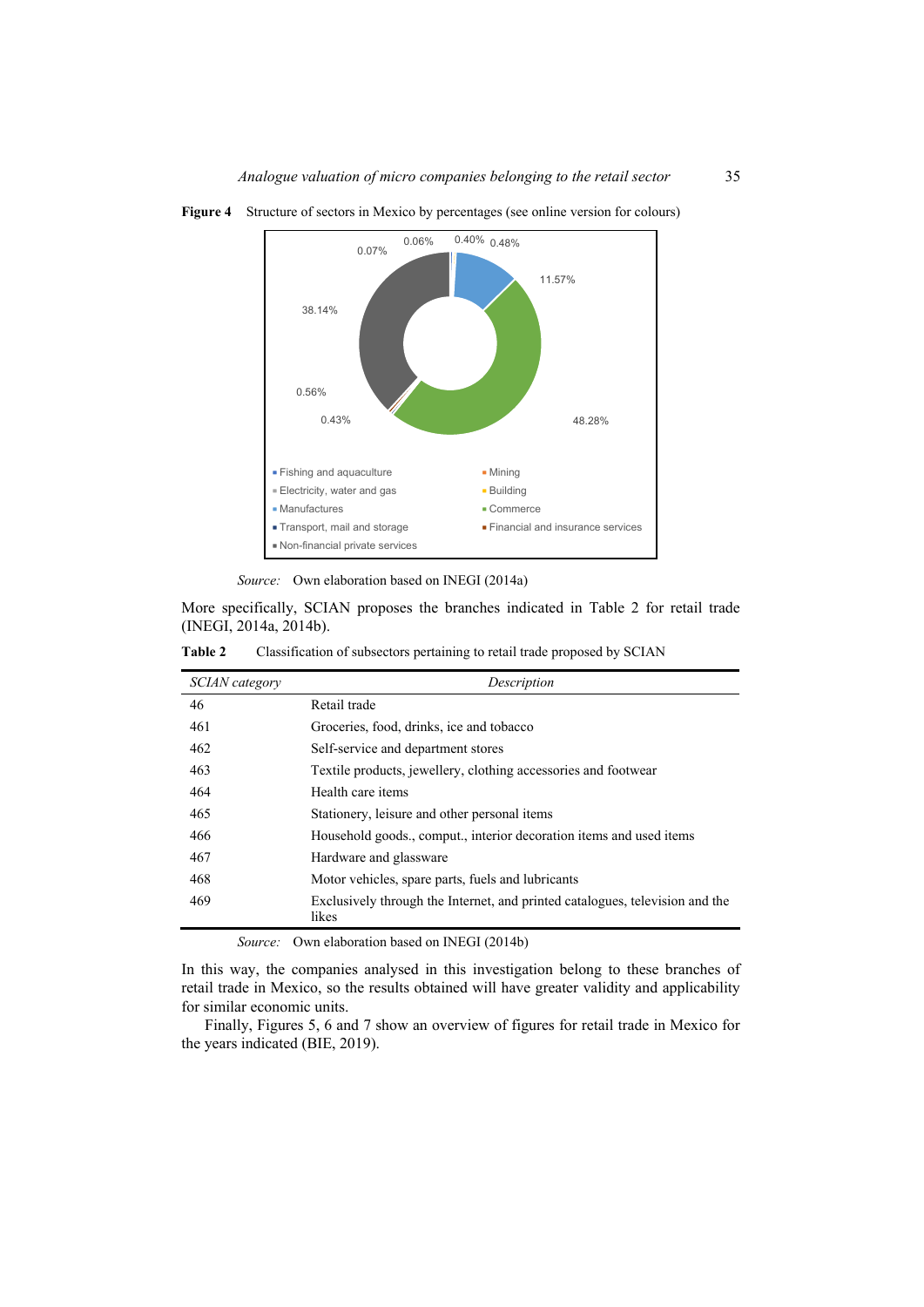**Figure 5** General index of total remuneration of retail trade in Mexico (see online version for colours)



*Source:* Own elaboration based on BIE (2019)





*Source:* Own elaboration based on BIE (2019)

As can be seen in Figures 5, 6 and 7, the data corresponding to total remuneration, employed personnel and total income of retail trade in Mexico show that there has been a sustained increase during the last ten years, which demonstrates the importance of said subsector for the growth and economic development of the country. All of the above serves as sustenance to focus this research on companies dedicated to retail trade in Mexico.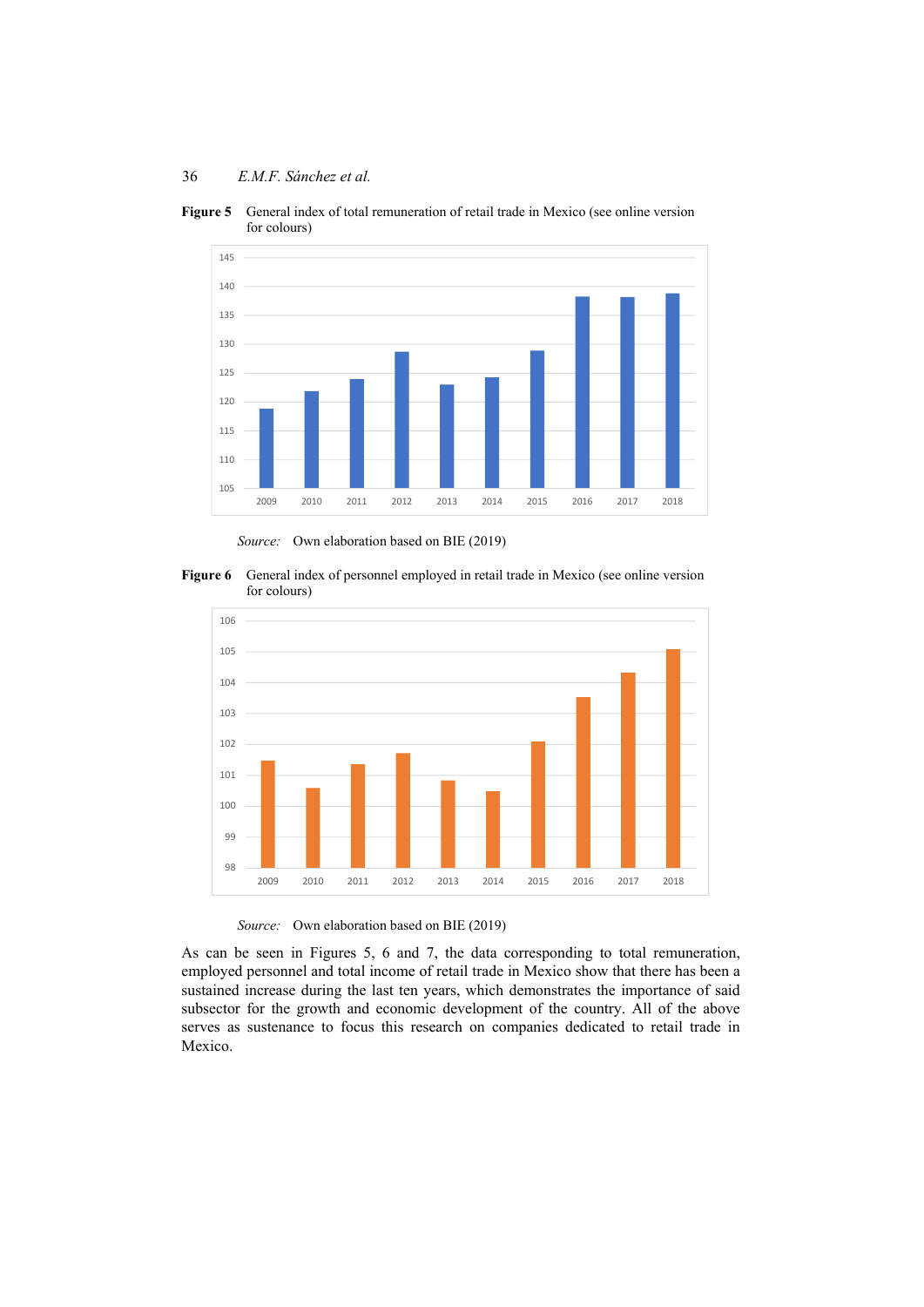



*Source:* Own elaboration based on BIE (2019)

#### **4 Methodology**

Based on García and Moya (2009), the analogical valuation model has as a main hypothesis that the stock market capitalisation value of a company is a variable comparable to its market value and that it can be considered as an endogenous variable. The above implies that the analogue value of a company that is not listed on the stock exchange will be the value assigned to that entity by comparison with similar ones that do quote based on certain exogenous variables that affect the value to be determined.

Additionally, according to Caballer Mellado and Herrerías Pleguezuelo (2007), the use of this methodology requires three necessary conditions: existence of a minimum data base for both the dependent variable and for the independent variables considered in the linear regression, presence of some relationship that justify the proposal of the analogy between the value to be determined and the market value and a group of variables selected from among different factors. It is important to highlight that in the present research work the three necessary conditions are met, so the relevance of its application is verified.

Regardless of the companies listed or not in any stock exchange, the importance of using this methodology is that it implies a very useful alternative to use information of market values with respect to companies that do have relevant information. From this, make inferences about the value of companies for which there is no available information when making the analogy of values.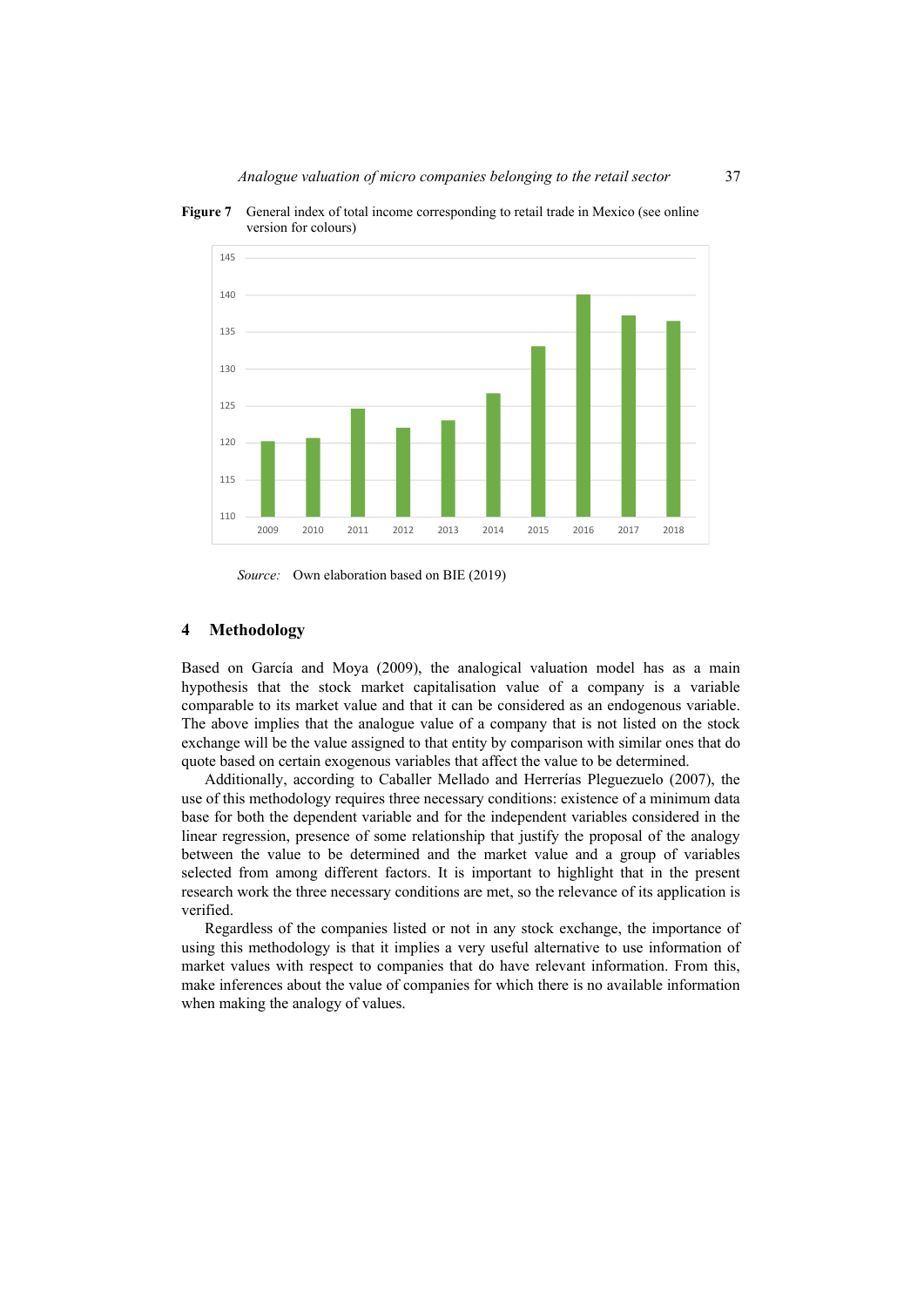| Variable                 | Code           | Definition                                                                                                                                                            |
|--------------------------|----------------|-----------------------------------------------------------------------------------------------------------------------------------------------------------------------|
| Market value             | VM             | Average real market value obtained from transactions certified<br>by professionals in corporate valuation during 2013, 2014,<br>2015, 2016 and 2017 in Mexican pesos. |
| Total assets             | TA             | Sum of current assets, fixed and deferred annual average of the<br>company during 2013, 2014, 2015, 2016 and 2017 in Mexican<br>pesos.                                |
| Net working<br>capital   | <b>CTN</b>     | Average net difference between annual current assets and<br>annual short-term liabilities during 2013, 2014, 2015, 2016 and<br>2017 in Mexican pesos.                 |
| Total liabilities        | TP             | Sum of the short and long-term annual average liabilities of the<br>company during 2013, 2014, 2015, 2016 and 2017 in Mexican<br>pesos.                               |
| Total capital            | TC             | Sum of the average annual contributed capital and generated<br>capital during 2013, 2014, 2015, 2016 and 2017, in Mexican<br>pesos.                                   |
| <b>Sales</b>             | V              | Average annual sales revenue of the company during 2013,<br>2014, 2015, 2016 and 2017 in Mexican pesos.                                                               |
| Sales cost               | <b>CV</b>      | Average annual variable costs of the company during 2013,<br>2014, 2015, 2016 and 2017 in Mexican pesos.                                                              |
| Gross profit             | RB             | Average difference between total annual sales revenue and<br>annual variable costs during 2013, 2014, 2015, 2016 and 2017<br>in Mexican pesos.                        |
| Operating expenses       | GO.            | Average annual fixed expenses incurred by the company during<br>2013, 2014, 2015, 2016 and 2017 in Cost of sales Mexican<br>pesos.                                    |
| Operating income         | R <sub>O</sub> | Average difference between the annual gross profit and the<br>annual operating expenses during 2013, 2014, 2015, 2016 and<br>2017 in Mexican pesos.                   |
| Financing cost           | CIF            | Average net difference between the annual financial earnings<br>and costs during 2013, 2014, 2015, 2016 and 2017 in Mexican<br>pesos.                                 |
| Earnings before<br>taxes | <b>RAI</b>     | Average difference between the annual operating result and the<br>financing cost during 2013, 2014, 2015, 2016 and 2017 in<br>Mexican pesos.                          |
| Taxes                    | IMP            | Annual average taxes paid by the company in 2013, 2014, 2015,<br>2016 and 2017 in Mexican pesos.                                                                      |
| Net profit               | <b>RN</b>      | Average annual net profits of the company in 2013, 2014, 2015,<br>2016 and 2017 in Mexican pesos.                                                                     |

**Table 3** Proposed independent variables to determine the market value of retail microenterprises in Mexico

Due to the nature of the study, it can be considered as a correlational investigation, taking into account that the objective is to determine the relationships between the selected explanatory variables and the variable that represents their market value. Regarding the sources used, it is important to mention that the information on the variables used was obtained through primary sources through a collaboration agreement with a business consulting firm in the City of Puebla, which will be omitted. Name for compliance with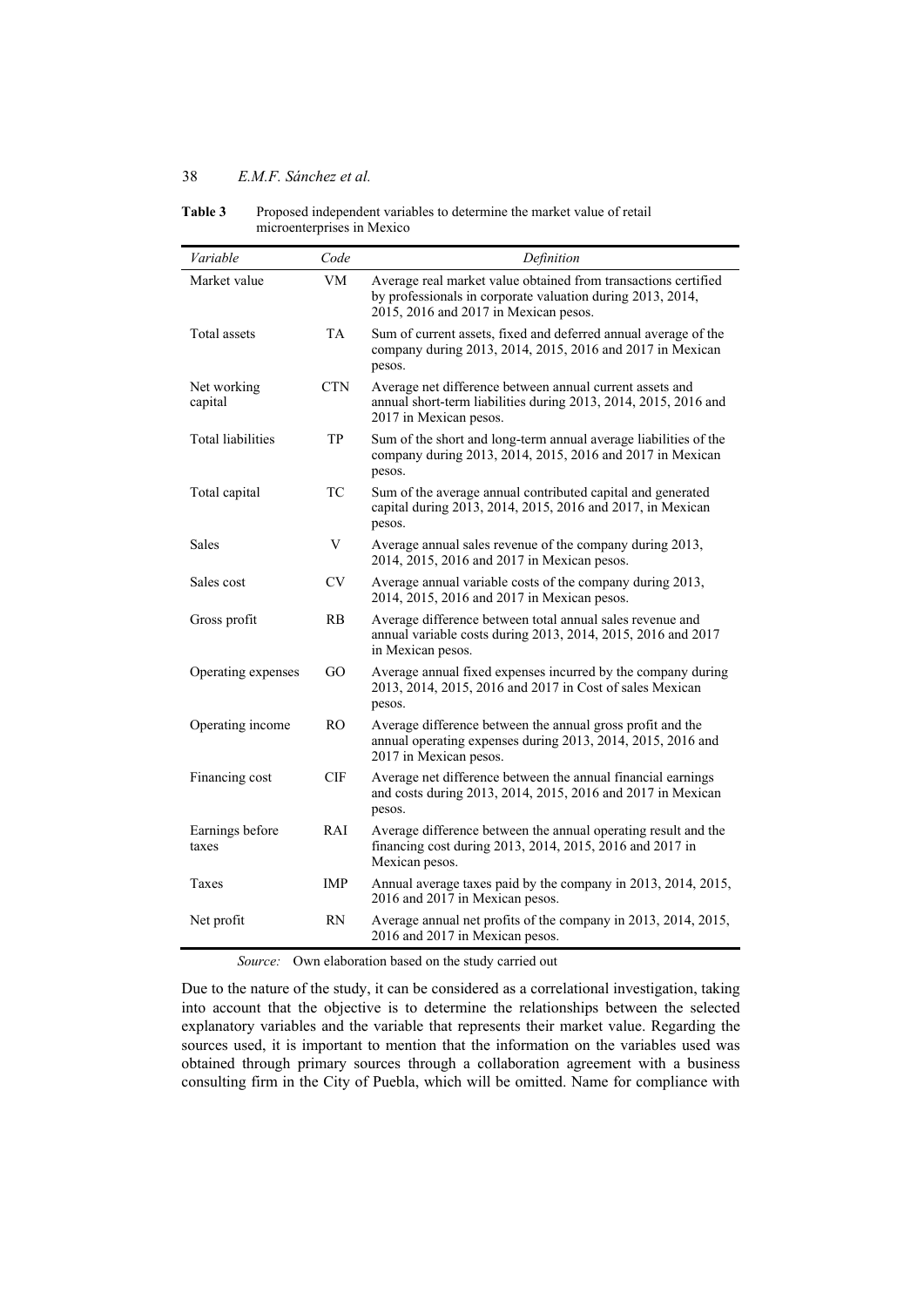the corresponding confidentiality contract. According to the type of sampling used, the present investigation can be considered with a type of non-probabilistic sampling with the characteristics of a selective or intentional sampling (Bonilla-Castro and Rodríguez, 2005); because since the beginning of the work and had the information required to do it. A number of 30 sample observations has been determined, with the objective that the variables analysed resemble at least minimally with a normal distribution, based on the central limit theorem (Johnson and Kuby, 2004).

Specifically, the dependent variable or market value is represented by securities corresponding to duly certified transactions of purchase and sale of companies actually paid, which will represent the dependent variable based on key financial accounts; constituting the variables required for the analogical valuation. Additionally, a valuation horizon for the five-year research was determined, using information from the dependent variable and from the independent variables belonging to the years: 2013, 2014, 2015, 2016 and 2017 corresponding to the 30 companies in the sample.

The proposed valuation model will consist in using this information to elaborate a model that has as objective to determine, by means of multiple linear regression, the market value of micro companies dedicated to the retail sector in Mexico, as a dependent variable with respect to a series of financial indicators considered as predictor or independent variables, which are contained in the main Financial Statements of those business units. Said model, when considering representative and significant variables of the specific economic subsector, will allow to offer a valid and objective market value that is useful for the corresponding decision makers.

Once the annual financial information required for the preparation of the model is available, we proceed to construct the corresponding database when selecting the variables considered key. From the Balance sheet and the results state of the 30 micro enterprises of the retail trade sub-sector, the 12 independent variables shown in Table 3 were established.

It is relevant to clarify that all the values of the variables correspond to the annual average of each data for the five years indicated, those periods have been considered because they are the most recent years from which he was able to obtain the necessary information from the 30 companies that make up the sample.

#### **5 Results**

The first analysis of the variables consists of determining their main corresponding descriptive statistics. Table 4 shows the statistical summary of the variables considered as independent.

The importance of the information contained in Table 4 lies in the fact that the greater validity and precision of the final results will be achieved insofar as the values used by the decision makers when using the resulting model are within ranges similar to those presented in the descriptive statistics of the variables originally used in the development of the model.

The chosen linear regression methodology selects the independent variables that show the highest linear correlation with the variable selected as dependent, eliminating those that do not meet the requirements of the model. In order to verify if the variables used provide the greatest degree of explanation based on the natural state of their value, as mentioned (Arango et al., 2009), these variables were transformed into exponents and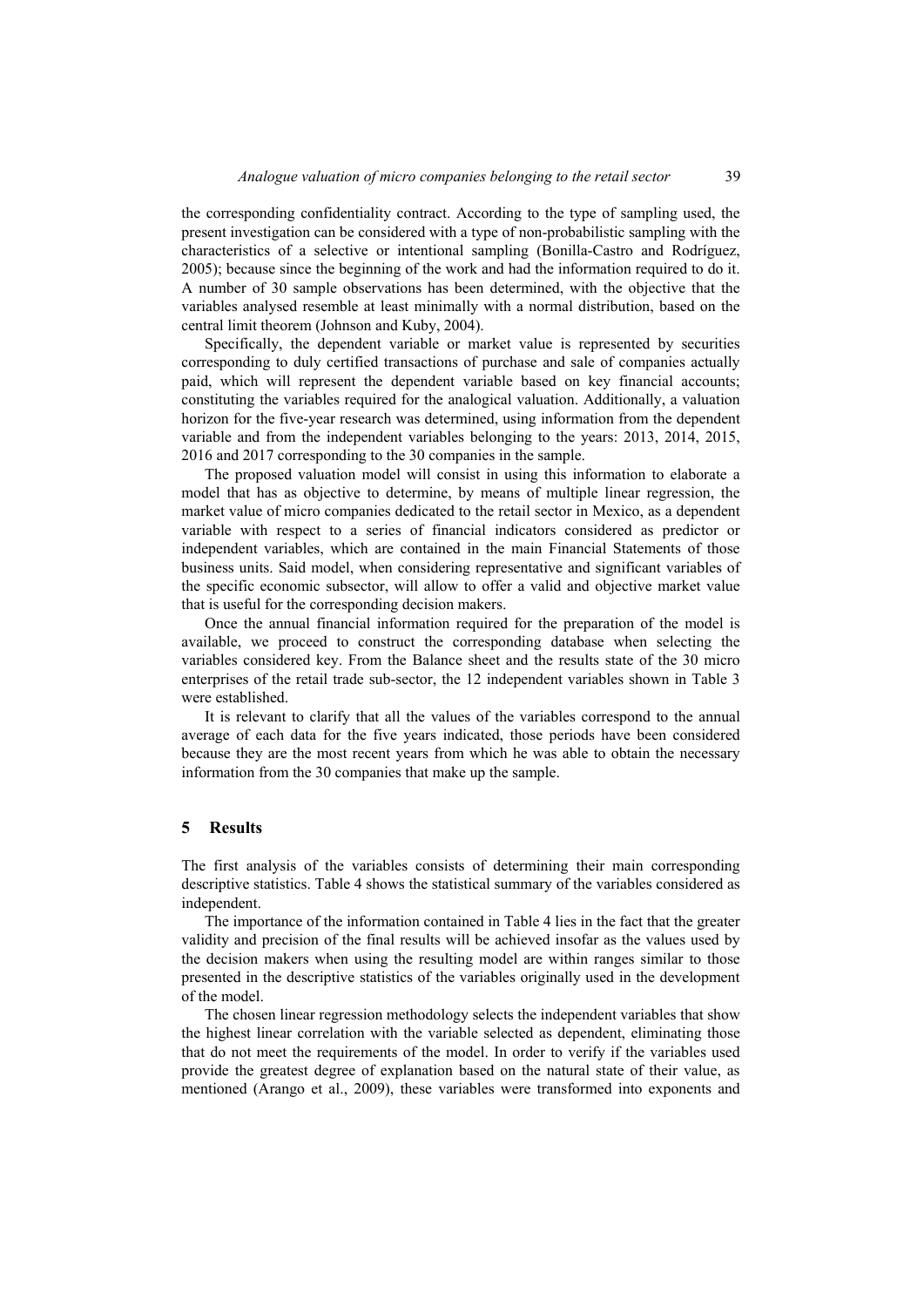logarithms to determine what variant of data would have the greatest statistical significance. For this, the normal probability graphs corresponding to each variable were estimated for their natural, logarithmic and exponential state and it could be concluded that the highest compliance with statistical normality was met with the natural state of the data, so it was not required use the transformed value of the variables for the rest of the study.

Subsequently, Figures 8 to 20 and Tables 5 to 17 detail the descriptive statistics of the sample of companies analysed for each of the variables used in this study.

|                | $\boldsymbol{N}$ | Minimum    | Maximum     | Mean          | Standard deviation |
|----------------|------------------|------------|-------------|---------------|--------------------|
| <b>TA</b>      | 30               | \$4,163.00 | \$49,451.00 | \$27,534.7333 | \$14,643.95058     |
| <b>CTN</b>     | 30               | \$1,373.87 | \$19,525.34 | \$8,350.6873  | \$5,164.17984      |
| TP             | 30               | \$2,539.58 | \$33,193.08 | \$17,828.5787 | \$9,554.55070      |
| TC             | 30               | \$1,486.00 | \$19,212.00 | \$9,706.1667  | \$5,255.72524      |
| V              | 30               | \$2,610.35 | \$41,393.73 | \$16,908.3997 | \$10,600.87632     |
| <b>CV</b>      | 30               | \$809.00   | \$15,316.00 | \$5,689.0333  | \$3,716.72238      |
| RB             | 30               | \$1,801.00 | \$26,078.00 | \$11,219.4333 | \$6,927.17307      |
| GO             | 30               | \$1,070.00 | \$15,730.00 | \$6,526.2000  | \$4,222.72209      |
| R <sub>O</sub> | 30               | \$731.00   | \$10,375.00 | \$4,693.2333  | \$2,776.75545      |
| <b>CIF</b>     | 30               | \$278.00   | \$4,553.00  | \$1,870.5333  | \$1,125.76232      |
| RAI            | 30               | \$365.00   | \$6,670.00  | \$2,822.6000  | \$1,772.00466      |
| IMP            | 30               | \$128.00   | \$2,334.00  | \$987.9000    | \$620.17441        |
| RN             | 30               | \$238.00   | \$4,335.00  | \$1,834.7000  | \$1,151.80153      |

**Table 4** Summary of the descriptive statistics of the independent variables, expressed in Mexican pesos

*Source:* Own elaboration based on the study carried out

**Figure 8** Total assets of the companies analysed (see online version for colours)



*Source:* Own elaboration based on the study carried out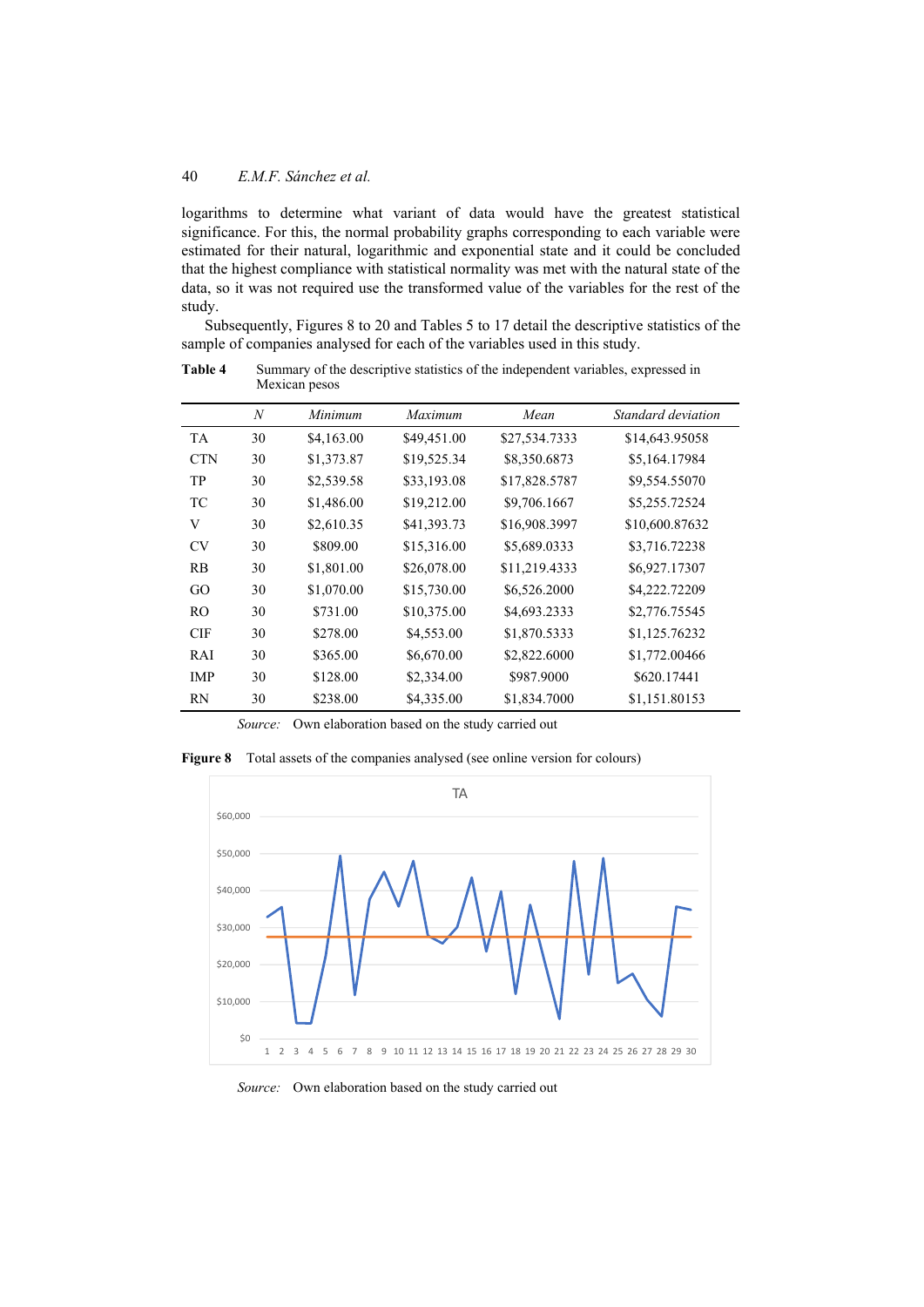| \$4,163.00<br>\$27,534,7333<br>\$14,643.95058<br>\$49,451.00<br>30 |  | Minimum | <i>Maximum</i> | Average | Standard deviation | Variance        |
|--------------------------------------------------------------------|--|---------|----------------|---------|--------------------|-----------------|
|                                                                    |  |         |                |         |                    | 214,445,288.547 |

**Table 5** Descriptive statistics of the Total Assets variable.

It can be seen in Table 5 some of the most relevant descriptive statistics of the dependent variable TA (total assets), it is important to mention that the highest predictive precision of the final resulting model will be given to the extent that the values of the commercial value variable belonging to companies to determine its value, are within the ranges:

- Minimum value  $=$  \$4,163,00
- Maximum value  $=$  \$49,451.00
- Average value = \$27,534.7333
- Standard deviation  $= $14,643.95058$

Figure 9 Net working capital of the companies analysed (see online version for colours)



*Source:* Own elaboration based on the study carried out

| Table 6 | Descriptive statistics of the net working capital variable |  |  |  |  |
|---------|------------------------------------------------------------|--|--|--|--|
|---------|------------------------------------------------------------|--|--|--|--|

|            |    | Minimum    | <i>Maximum</i> | Average      | Standard deviation | Variance       |
|------------|----|------------|----------------|--------------|--------------------|----------------|
| <b>CTN</b> | 30 | \$1,373.87 | \$19,525.34    | \$8,350.6873 | \$5,164,17984      | 26,668,753,419 |
|            |    |            |                |              |                    |                |

#### *Source:* Own elaboration based on the study carried out

It can be seen in Table 6 some of the most relevant descriptive statistics of the dependent variable CTN (net working capital), it is important to mention that the highest predictive precision of the final resulting model will be given to the extent that the values of the commercial value variable belonging to companies to determine its value, are within the ranges: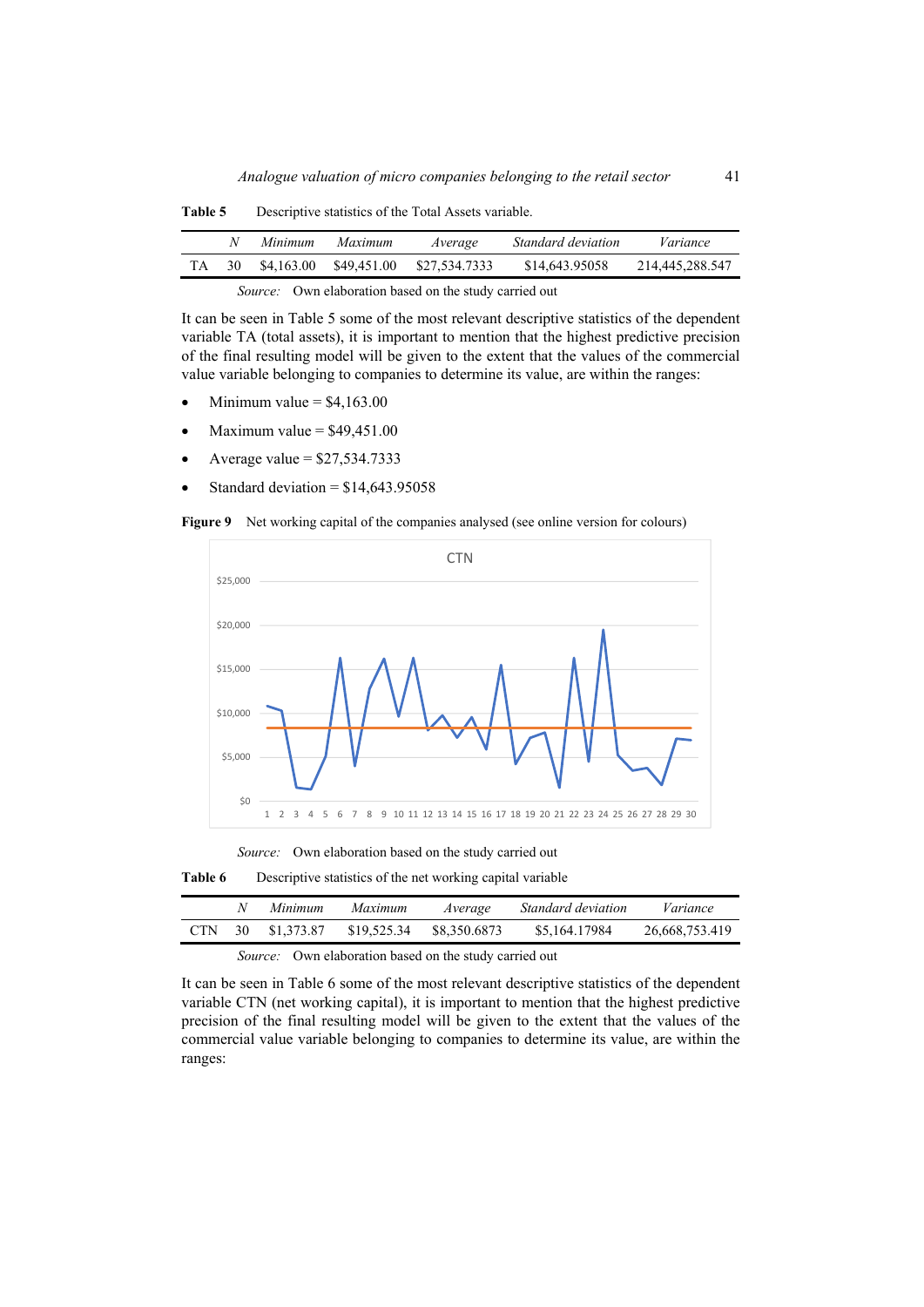### 42 *E.M.F. Sánchez et al.*

- $\bullet$  Minimum value = \$1,373.87
- Maximum value  $=$  \$19,525.34
- Average value  $=$  \$8,350.6873
- Standard deviation  $=$  \$5,164.17984.

**Figure 10** Total liabilities of the companies analysed (see online version for colours)



*Source:* Own elaboration based on the study carried out

**Table 7** Descriptive statistics of the total liabilities variable

|  | Minimum    | Maximum     | Average       | Standard deviation | Variance       |
|--|------------|-------------|---------------|--------------------|----------------|
|  | \$2,539.58 | \$33,193.08 | \$17,828,5787 | \$9,554.55070      | 91.289.439.137 |

*Source:* Own elaboration based on the study carried out

It can be seen in Table 7 some of the most relevant descriptive statistics of the dependent variable TP (total liabilities), it is important to mention that the highest predictive precision of the final resulting model will be given to the extent that the values of the variable commercial value belonging to companies to determine its value, are within the ranges:

- Minimum value  $=$  \$2,539.58
- $\bullet$  Maximum value = \$33,193.08
- Average value = \$17,828.5787
- Standard deviation  $=$  \$9,554,55070.

**Table 8** Descriptive statistics of the total capital variable

|     | Minimum    | Maximum     | Average      | Standard deviation | Variance       |
|-----|------------|-------------|--------------|--------------------|----------------|
| -30 | \$1.486.00 | \$19,212.00 | \$9,706.1667 | \$5,255,72524      | 27,622,647.799 |

*Source:* Own elaboration based on the study carried out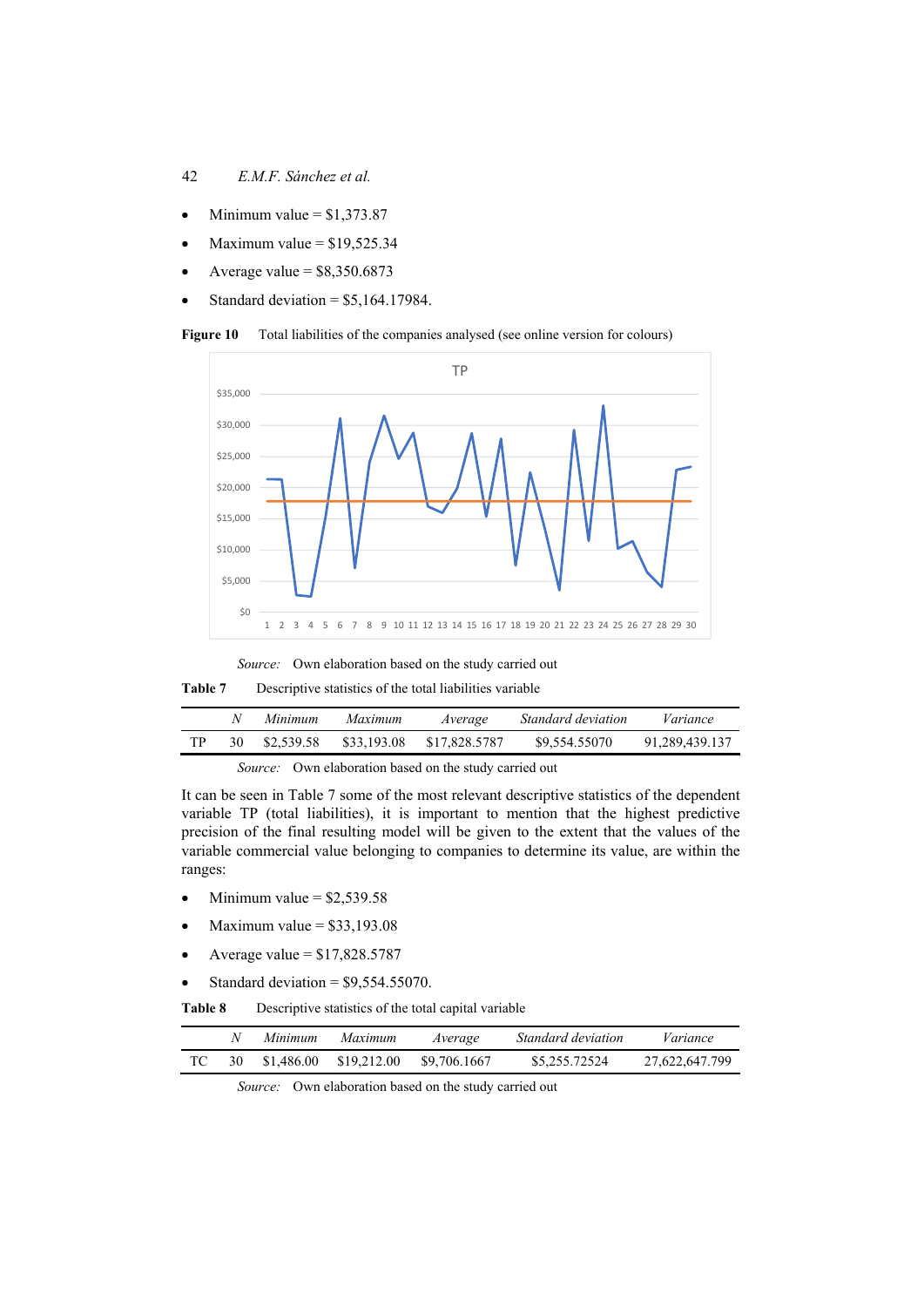**Figure 11** Total capital of the companies analysed (see online version for colours)



*Source:* Own elaboration based on the study carried out

It can be seen in Table 8 some of the most relevant descriptive statistics of the dependent variable TC (total capital), it is important to mention that the highest predictive precision of the final resulting model will be given to the extent that the values of the variable commercial value belonging to companies to determine its value, are within the ranges:

- Minimum value  $= $1,486.00$
- Maximum value  $= $19,212.00$
- Average value  $= $9,706.1667$
- Standard deviation =  $$5,255.72524$ .

Figure 12 Sales of the companies analysed (see online version for colours)



*Source:* Own elaboration based on the study carried out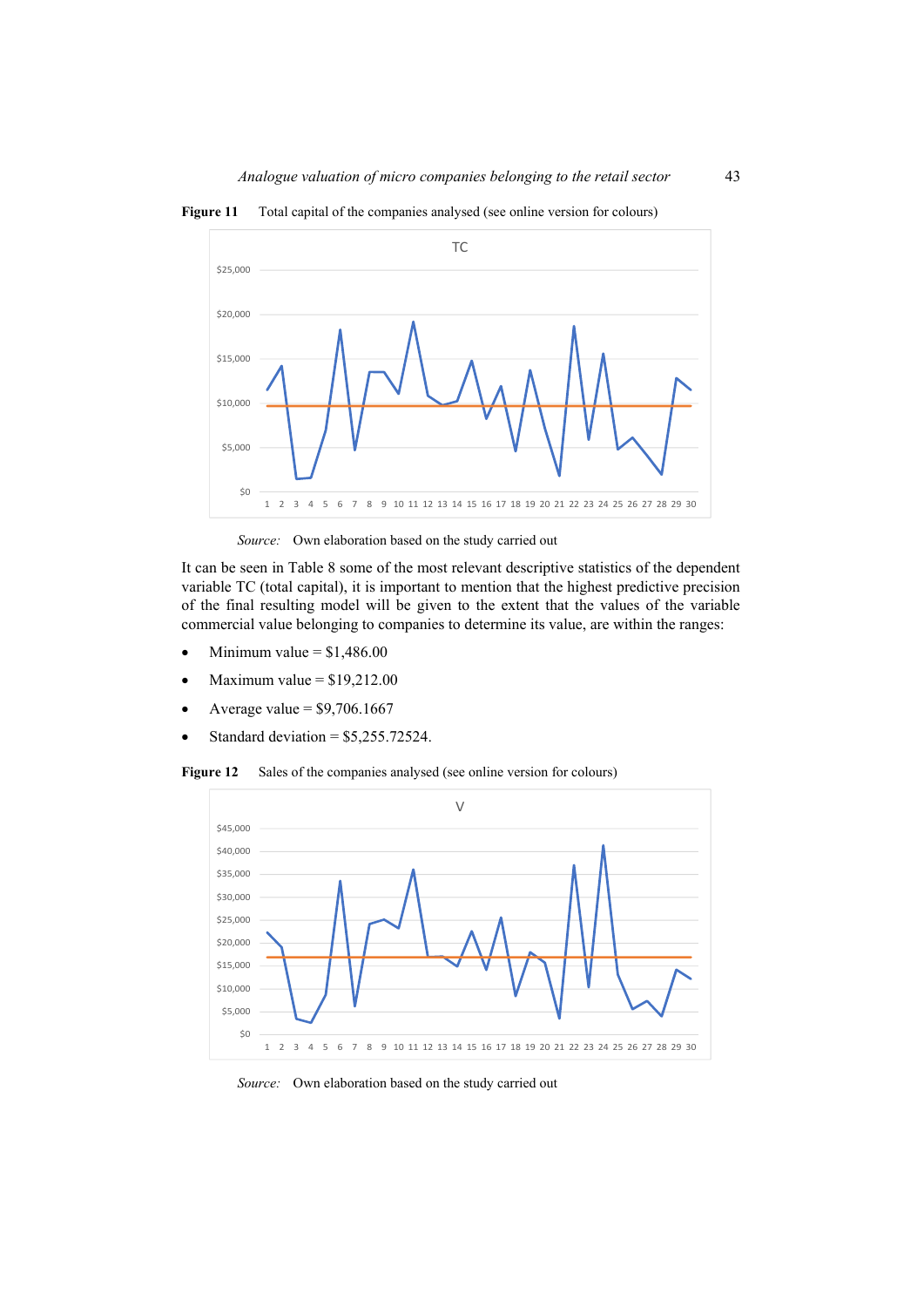| \$41,393.73 \$16,908,3997<br>\$2,610.35<br>30 | \$10,600.87632 | 112,378,578,712 |
|-----------------------------------------------|----------------|-----------------|

**Table 9** Descriptive statistics of the sales variable

It can be seen in Table 9 some of the most relevant descriptive statistics of the dependent variable V (sales), it is important to mention that the highest predictive precision of the final resulting model will be given to the extent that the values of the commercial value variable belonging to companies to determine their value, are within the ranges:

- Minimum value  $=$  \$2,610.35
- Maximum value  $=$  \$41,393.73
- Average value  $=$  \$16,908.3997
- Standard deviation =  $$10,600.87632$ .

Figure 13 Sales cost of the companies analysed (see online version for colours)



*Source:* Own elaboration based on the study carried out

**Table 10** Descriptive statistics of the sales cost variable

|     |    | Minimum  | Maximum     | Average      | <i>Standard deviation</i> | Variance       |
|-----|----|----------|-------------|--------------|---------------------------|----------------|
| CV. | 30 | \$809.00 | \$15,316.00 | \$5,689,0333 | \$3,716,72238             | 13.814.025.275 |

### *Source:* Own elaboration based on the study carried out

It can be seen in Table 10 some of the most relevant descriptive statistics of the dependent variable CV (sales cost), it is important to mention that the highest predictive precision of the final resulting model will be given to the extent that the values of the variable commercial value belonging to companies to determine its value, are within the ranges: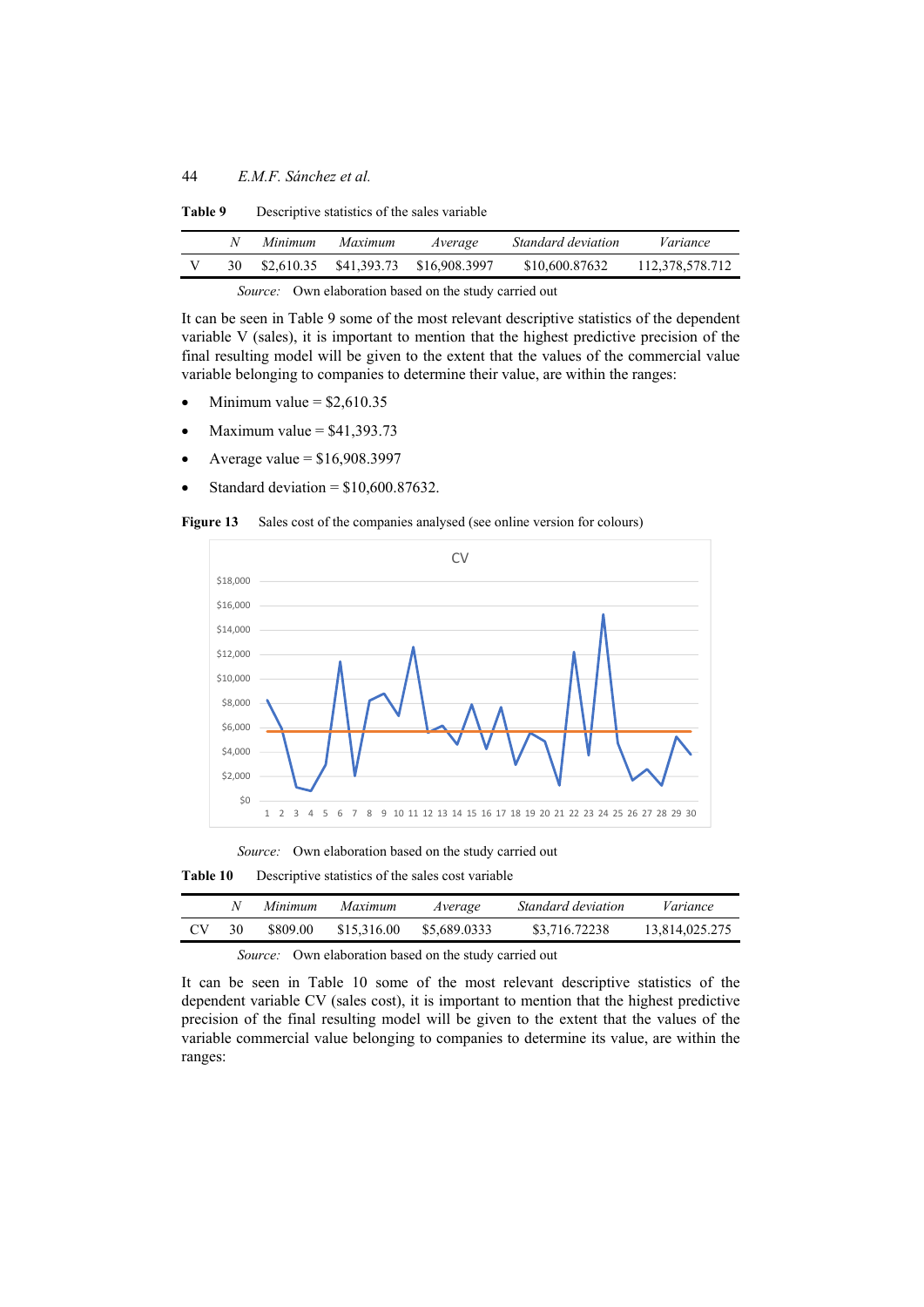- $\bullet$  Minimum value = \$809.00
- Maximum value  $= $15,316.00$
- Average value  $=$  \$5,689.0333
- Standard deviation  $= $3,716.72238$ .

Figure 14 Gross profit of the companies analysed (see online version for colours)



**Table 11** Descriptive statistics of the gross profit variable

|    | Minimum    | Maximum     | Average       | Standard deviation | Variance       |
|----|------------|-------------|---------------|--------------------|----------------|
| RB | \$1,801.00 | \$26,078.00 | \$11,219.4333 | \$6,927,17307      | 47,985,726.737 |

*Source:* Own elaboration based on the study carried out

It can be seen in Table 11 some of the most relevant descriptive statistics of the dependent variable RB (gross profit), it is important to mention that the highest predictive precision of the final resulting model will be given to the extent that the values of the value variable commercial belonging to companies to determine their value, are within the ranges:

- $\bullet$  Minimum value = \$1,801.00
- Maximum value  $=$  \$26,078.00
- Average value  $= $11,219.4333$
- Standard deviation  $=$  \$6,927.17307.

**Table 12** Descriptive statistics of the variable operating expenses

|    |    | Minimum    | Maximum | Average                  | Standard deviation | Variance       |
|----|----|------------|---------|--------------------------|--------------------|----------------|
| GO | 30 | \$1,070.00 |         | \$15,730.00 \$6,526,2000 | \$4,222.72209      | 17,831,381.821 |

*Source:* Own elaboration based on the study carried out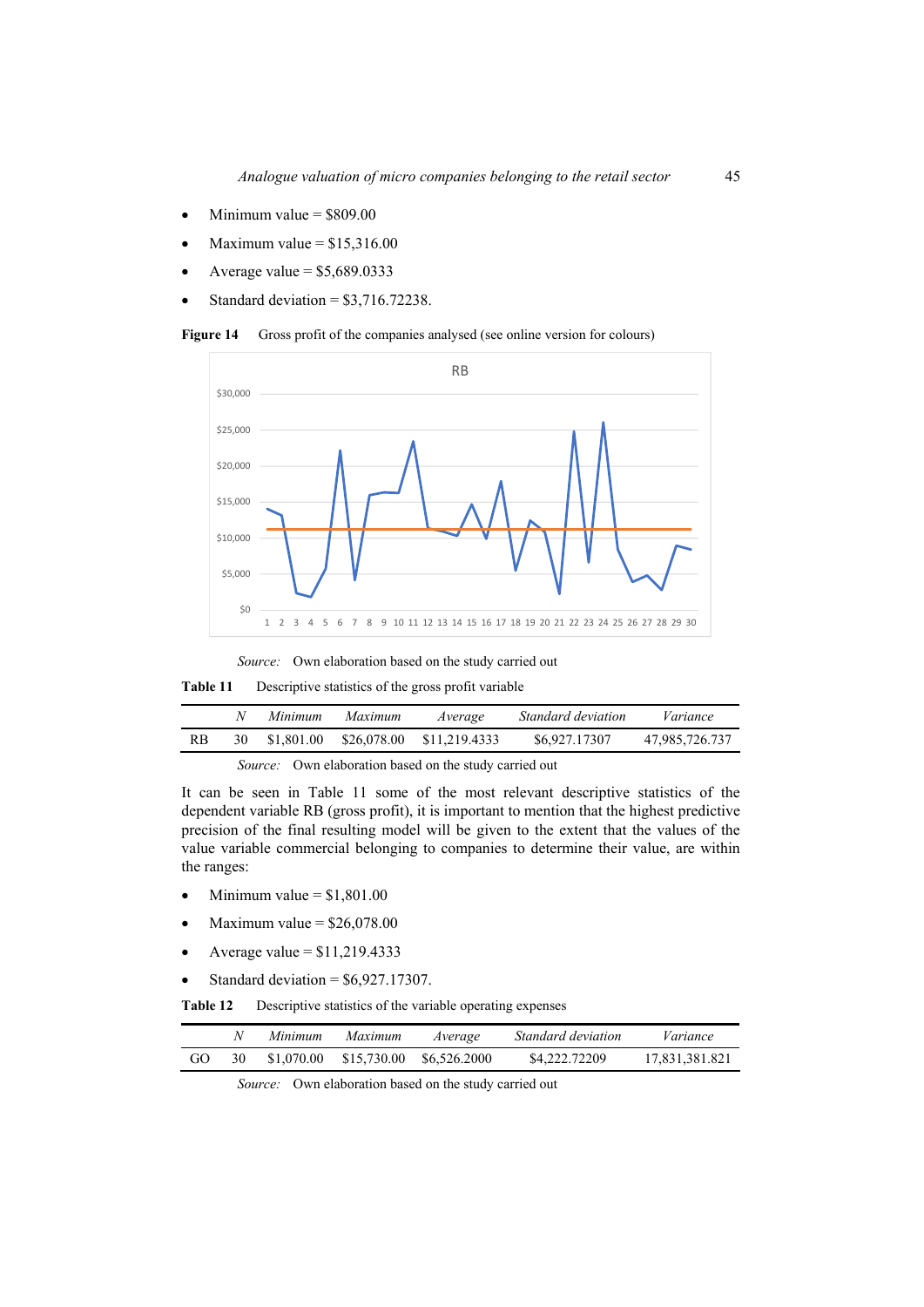

Figure 15 Operating expenses of the companies analysed (see online version for colours)

*Source:* Own elaboration based on the study carried out

It can be seen in Table 12 some of the most relevant descriptive statistics of the dependent variable GO (operating expenses), it is important to mention that the highest predictive precision of the final resulting model will be given to the extent that the values of the variable commercial value belonging to companies to determine its value, are within the ranges:

- $\bullet$  Minimum value = \$1,070.00
- $\bullet$  Maximum value = \$15,730.00
- Average value  $=$  \$6,526.2000
- Standard deviation  $=$  \$4,222.72209.

Figure 16 Operating income of the companies analysed (see online version for colours)



*Source:* Own elaboration based on the study carried out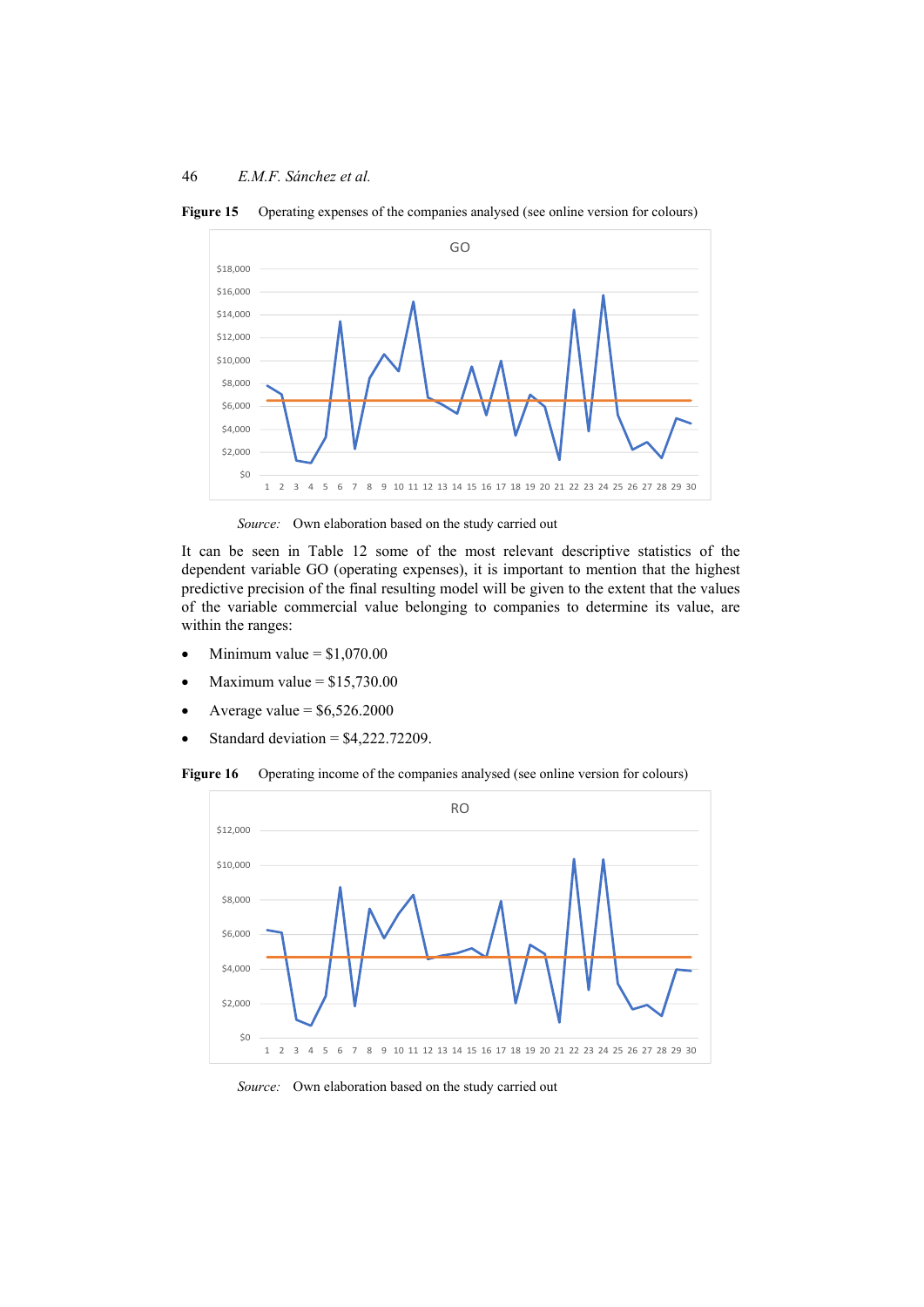|     |    | Minimum  | Maximum     | Average      | Standard deviation | Variance      |
|-----|----|----------|-------------|--------------|--------------------|---------------|
| RO. | 30 | \$731.00 | \$10,375.00 | \$4,693,2333 | \$2,776,75545      | 7,710,370.806 |
|     |    |          | .           |              |                    |               |

**Table 13** Descriptive statistics of the variable operating income

It can be seen in Table 13 some of the most relevant descriptive statistics of the dependent variable RO (operating income), it is important to mention that the highest predictive precision of the final resulting model will be given to the extent that the values of the variable value commercial belonging to companies to determine its value, are within the ranges:

- Minimum value  $= $731.00$
- Maximum value  $=$  \$10,375.00
- Average value  $=$  \$4,693.2333
- Standard deviation  $=$  \$2,776.75545.

**Figure 17** Financing cost the companies analysed (see online version for colours)



*Source:* Own elaboration based on the study carried out

**Table 14** Descriptive statistics of the financing cost variable

|     |    | Minimum  | Maximum    | Average      | <i>Standard deviation</i> | Variance      |
|-----|----|----------|------------|--------------|---------------------------|---------------|
| CIF | 30 | \$278.00 | \$4,553.00 | \$1,870.5333 | \$1,125,76232             | 1,267,340.809 |

*Source:* Own elaboration based on the study carried out

It can be seen in Table 14 some of the most relevant descriptive statistics of the dependent variable CIF (financing cost), it is important to mention that the highest predictive precision of the final resulting model will be given to the extent that the values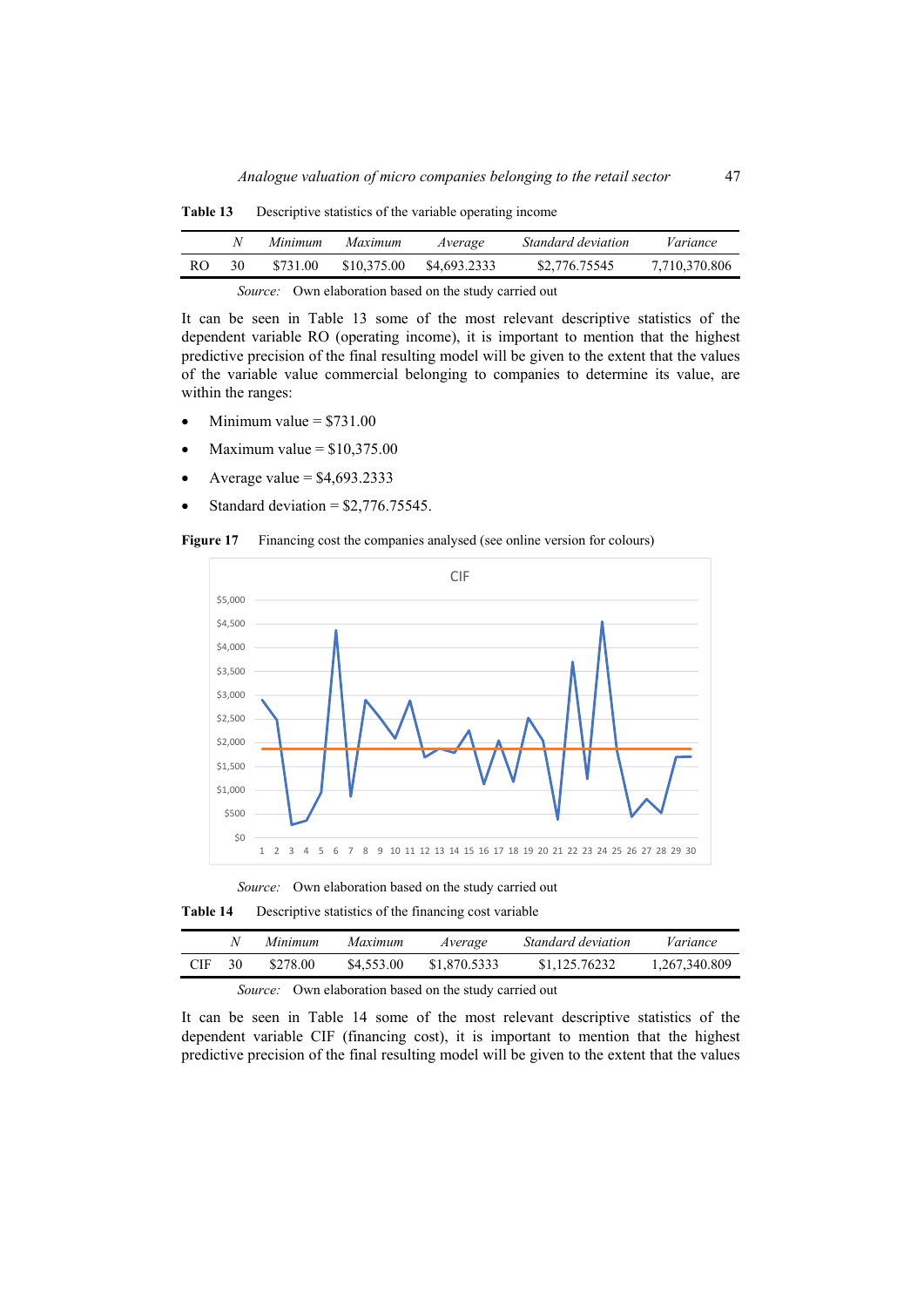of the commercial value variable belonging to companies to determine its value, are within the ranges:

- Minimum value  $=$  \$278.00
- Maximum value  $= $4,553.00$
- Average value  $= $1,870.5333$
- Standard deviation  $= $1,125.76232$ .

Figure 18 Earnings before taxes of the companies analysed (see online version for colours)



*Source:* Own elaboration based on the study carried out

**Table 15** Descriptive statistics of the earnings before taxes variable

|       |    | Minimum  | Maximum    | Average      | Standard deviation | Variance      |
|-------|----|----------|------------|--------------|--------------------|---------------|
| R A I | 30 | \$365.00 | \$6,670.00 | \$2,822,6000 | \$1,772,00466      | 3,140,000.524 |

*Source:* Own elaboration based on the study carried out

It can be seen in Table 15 some of the most relevant descriptive statistics of the dependent variable RAI (earnings before taxes), it is important to mention that the highest predictive precision of the final resulting model will be given to the extent that the values of the commercial value variable belonging to companies to determine its value, are within the ranges:

- $\bullet$  Minimum value = \$365.00
- Maximum value =  $$6,670.00$
- Average value  $=$  \$2,822.6000
- Standard deviation =  $$1,772.00466$ .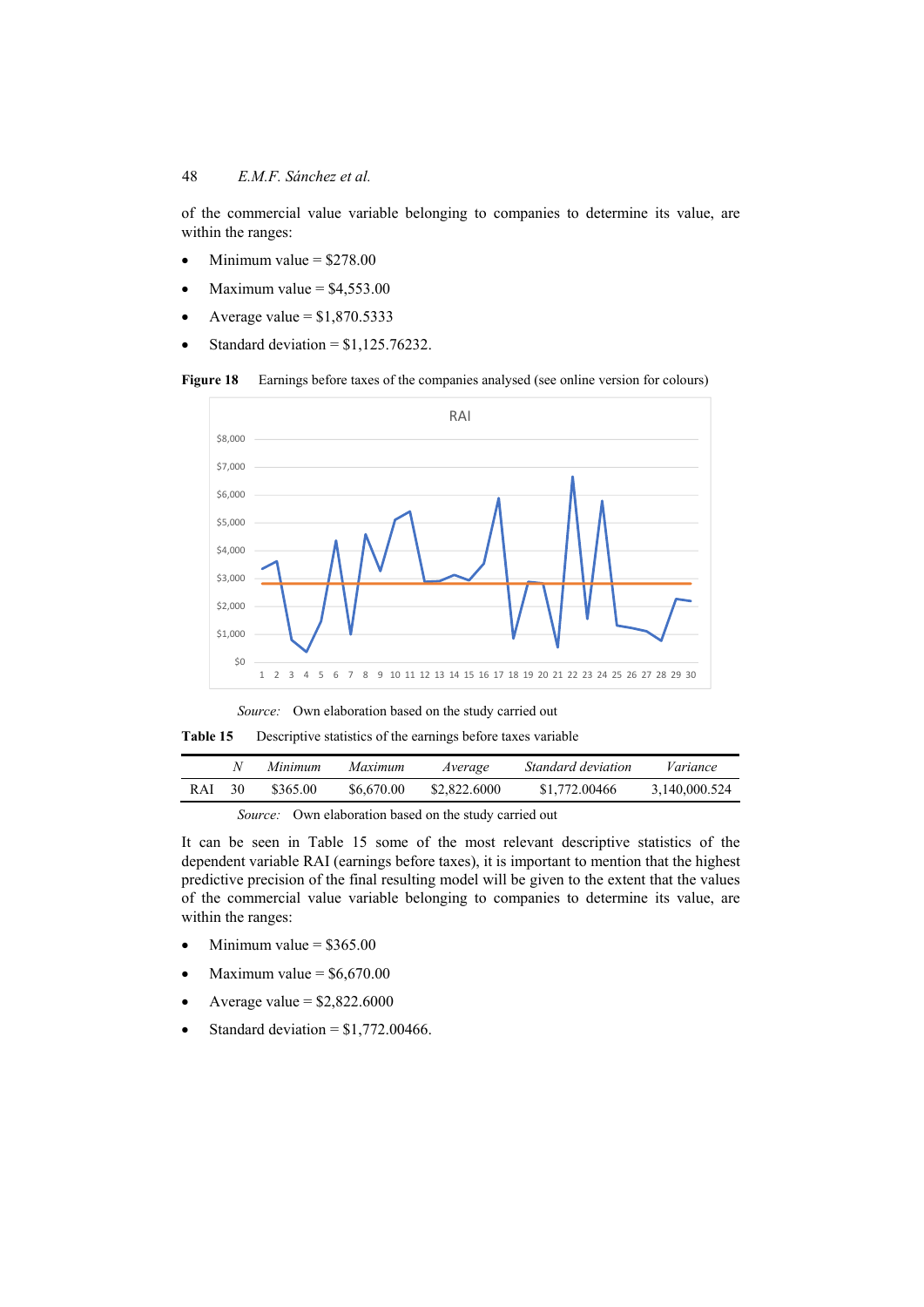Figure 19 Taxes of the companies analysed (see online version for colours)



*Source:* Own elaboration based on the study carried out

**Table 16** Descriptive statistics of the taxes variable

|     | N  | Minimum                | Maximum<br>Average | <i>Standard deviation</i> | Variance    |
|-----|----|------------------------|--------------------|---------------------------|-------------|
| IMP | 30 | \$128.00<br>\$2,334.00 | \$987.9000         | \$620.17441               | 384,616.300 |

It can be seen in Table 16 some of the most relevant descriptive statistics of the IMP dependent variable IMP (taxes), it is important to mention that the highest predictive precision of the final resulting model will be given to the extent that the values of the commercial value variable belonging to companies to determine their value, are within the ranges:

- Minimum value  $= $128.00$
- Maximum value  $=$  \$2,334.00
- Average value  $= $987.9000$
- Standard deviation =  $$620.17441$ .

**Table 17** Descriptive statistics of the net profit variable

|    | Minimum  | Maximum    | Average      | <i>Standard deviation</i> | Variance      |
|----|----------|------------|--------------|---------------------------|---------------|
| RN | \$238.00 | \$4,335.00 | \$1,834.7000 | \$1,151,80153             | 1,326,646.769 |

*Source:* Own elaboration based on the study carried out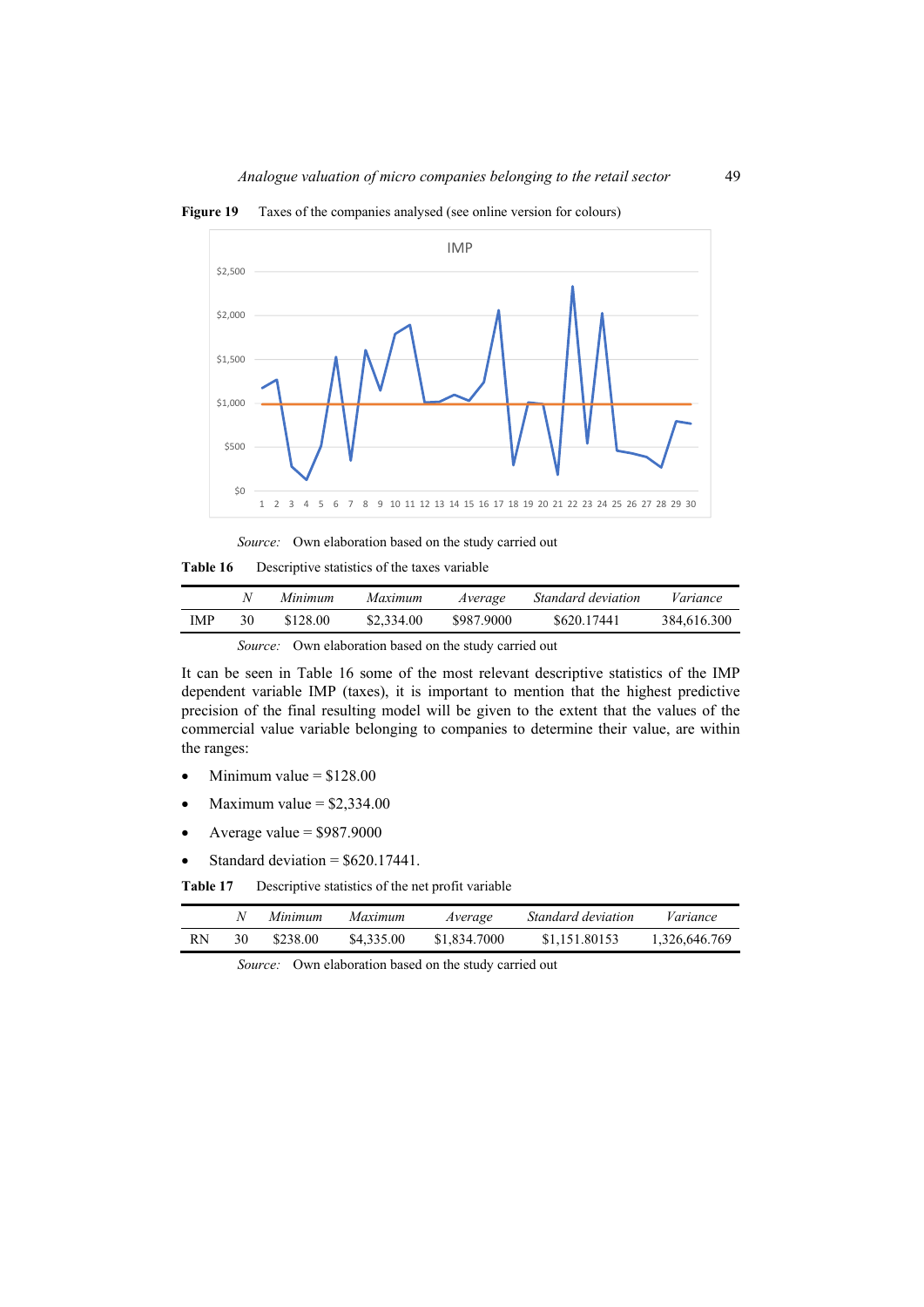

**Figure 20** Net profit of the companies analysed (see online version for colours)

*Source:* Own elaboration based on the study carried out

It can be seen in Table 17 some of the most relevant descriptive statistics of the dependent variable RN (net profit), it is important to mention that the highest predictive precision of the final resulting model will be given to the extent that the values of the value variable commercial belonging to companies to determine its value, are within the ranges:

- Minimum value  $=$  \$238.00
- Maximum value  $=$  \$4,335.00
- Average value  $= $1,834.7000$
- Standard deviation  $= $1,151.80153$ .

From these data, the next step is to determine the first linear regression model for the determination of the value of retail microenterprises in Mexico (Table 18).

**Table 18** Correlation indicators of the first model

| Model summary |       |           |                    |                                |
|---------------|-------|-----------|--------------------|--------------------------------|
| Model         |       | R squared | Adjusted R squared | Standard error of the estimate |
|               | 0.998 | 0.996     | 0.995              | \$3,027.80212                  |

*Source:* Own elaboration based on the study carried out

Table 18 presents the summary of the model showing the main correlation indicators of the first model, representing the degree of general variability of the dependent variable and which can be explained by a linear regression. Taking into consideration that the values resulting from the R and  $R^2$  indicators are significantly close to 1, it is possible to determine that the first model has the capacity to explain in a relevant way the total variability corresponding to the dependent variable VM; because this closeness to the unit allows concluding a significant linear correlation in the model (Triola, 2004).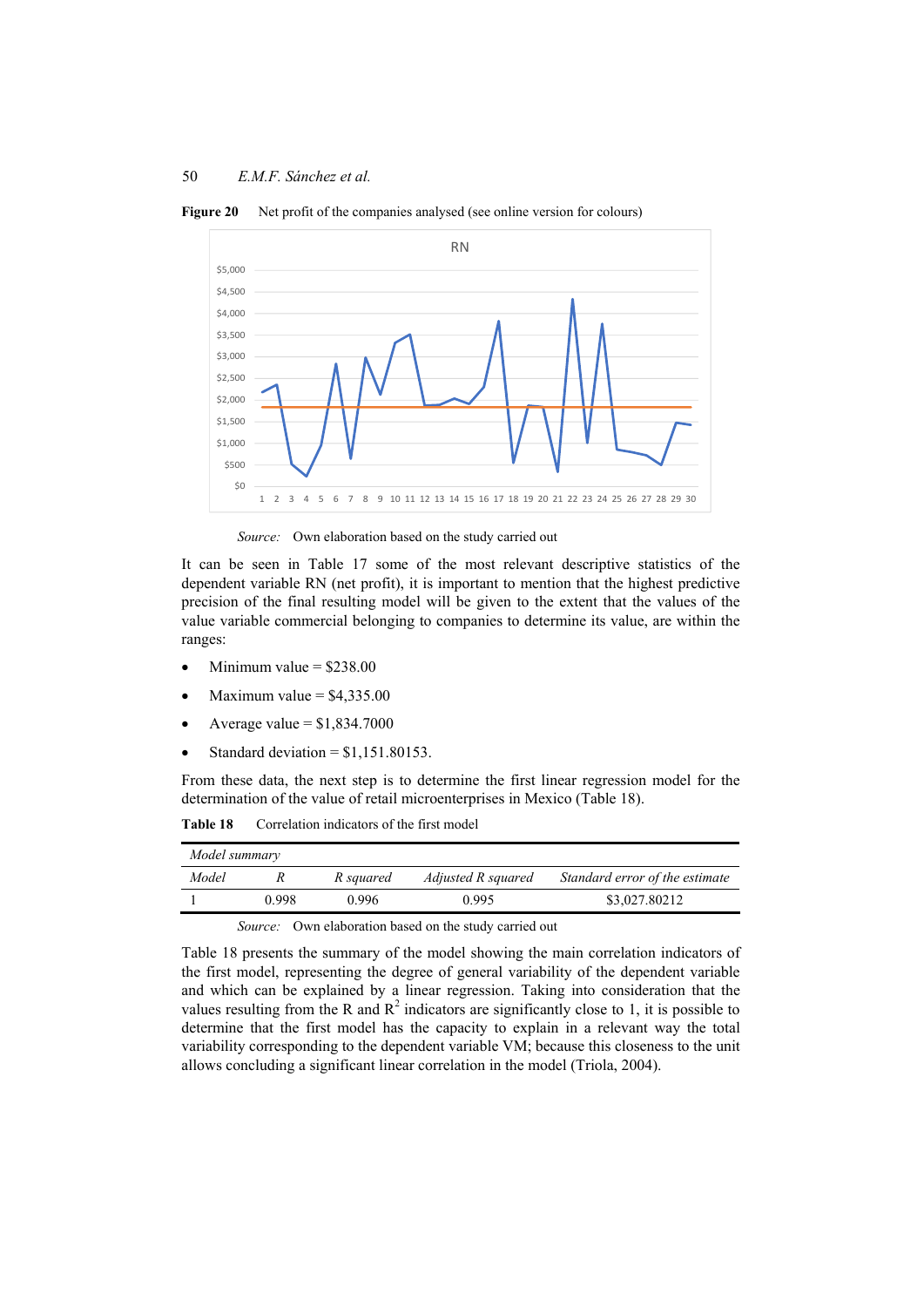For its part, Table 19 shows the coefficients referring to the relationship between the value of the constant of the linear regression equation (omitted in this case) and the value of their respective coefficients. For the present investigation, the column that is relevant is that titled Sig or value of significance of each coefficient; it is considered that said value should be equal to or less than 0.05 in order to be useful in the present study (InnovaMIDE, 2010).

|       | Coefficients |                                  |                |                                     |          |       |  |  |
|-------|--------------|----------------------------------|----------------|-------------------------------------|----------|-------|--|--|
| Model |              | Non-standardised<br>coefficients |                | <b>Standardised</b><br>coefficients | t        | Sig.  |  |  |
|       |              | B                                | Standard error | <b>Beta</b>                         |          |       |  |  |
| 1     | <b>CTN</b>   | $-1.520$                         | 0.505          | $-0.336$                            | $-3.007$ | 0.006 |  |  |
|       | TP           | 1.492                            | 0.225          | 0.680                               | 6.633    | 0.000 |  |  |
|       | <b>TC</b>    | 1.776                            | 0.401          | 0.441                               | 4.424    | 0.000 |  |  |
|       | <b>CV</b>    | $-0.502$                         | 1.181          | $-0.077$                            | $-0.425$ | 0.675 |  |  |
|       | GO           | 1.604                            | 0.997          | 0.281                               | 1.609    | 0.121 |  |  |
|       | <b>CIF</b>   | $-1.284$                         | 1.675          | $-0.063$                            | $-0.767$ | 0.451 |  |  |
|       | <b>RN</b>    | 1.467                            | 1.288          | 0.072                               | 1.139    | 0.266 |  |  |

**Table 19** Coefficients obtained from the first regression model

*Source:* Own elaboration based on the study carried out

As can be seen in Table 19, there are several coefficients of independent variables that have levels of significance greater than 0.05, so it was decided to discard the first model and perform the linear regression again with the same data but using the method of regression called successive steps. When using the aforementioned regression method, the statistical software selects each exogenous variable according to its level of correlation with the endogenous variable, introducing and discarding variables in each step based on compliance with the entrance and exit tests to the model, without considering the choices you have made in previous steps. The summary of the corresponding model is presented in Table 20.

|       |       |           | Model summary      |                                |
|-------|-------|-----------|--------------------|--------------------------------|
| Model |       | R squared | Adjusted R squared | Standard error of the estimate |
|       | 0.997 | 0.994     | 0.993              | \$3,608.80240                  |
|       | 0.997 | 0.995     | 0.994              | \$3,314.07503                  |
|       | 0.998 | 0.996     | 0.995              | \$3,012.78095                  |

**Table 20** Indicators of correlation of the model through successive steps

*Source:* Own elaboration based on the study carried out

As shown in Table 20, the correlation indicators R and  $R<sup>2</sup>$  were increasing their value from the first step to the third, concluding in a high level of linear correlation corresponding to the variables used in the model and which are the same as those obtained in the first model. Similarly, the correlation coefficients obtained through the regression are presented in Table 21 by means of successive steps, including their degrees of significance corresponding to the three calculated steps.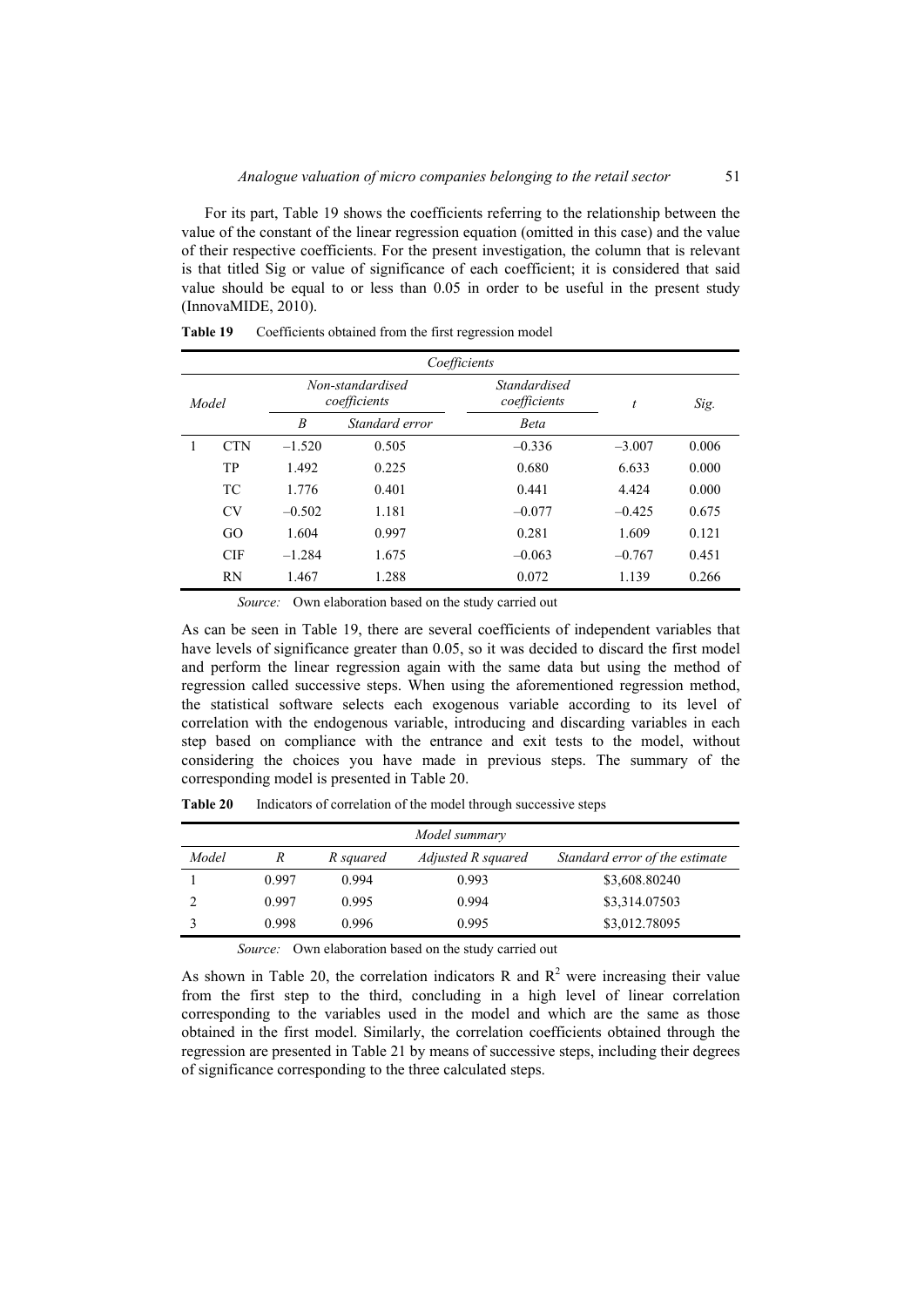The levels of significance shown in Table 21 corresponding to the coefficients obtained from the linear regression by the method of successive steps have values lower than 0.05 for the three variables resulting in the last estimated step, so it is considered that the model is valid. In this way, the obtained coefficients allow to assemble the equation that allows to determine the value of a micro company in the retail sector in Mexico as shown in equation (1).

Value of a microbusiness retail trade in Mexico = 
$$
TA(1.566)
$$
 (1)

 $-CTN(1.677) + RB(0.892)$ 

*Source:* Own elaboration based on the study carried out

**Table 21** Coefficients obtained from the regression model by successive steps

|                | Coefficients |                                  |                |                                     |          |       |  |  |  |
|----------------|--------------|----------------------------------|----------------|-------------------------------------|----------|-------|--|--|--|
| Model          |              | Non-standardised<br>coefficients |                | <b>Standardised</b><br>coefficients | t        | Sig.  |  |  |  |
|                |              | B                                | Standard error | <b>Beta</b>                         |          |       |  |  |  |
|                | <b>TA</b>    | 1.419                            | 0.021          | 0.997                               | 66.904   | 0.000 |  |  |  |
| $\mathfrak{D}$ | <b>TA</b>    | 1.648                            | 0.093          | 1.158                               | 17.748   | 0.000 |  |  |  |
|                | <b>CTN</b>   | $-0.746$                         | 0.295          | $-0.165$                            | $-2.527$ | 0.017 |  |  |  |
| 3              | TA           | 1.566                            | 0.090          | 1.100                               | 17.374   | 0.000 |  |  |  |
|                | <b>CTN</b>   | $-1.677$                         | 0.445          | $-0.371$                            | $-3.769$ | 0.001 |  |  |  |
|                | RB           | 0.892                            | 0.340          | 0.265                               | 2.623    | 0.014 |  |  |  |

*Source:* Own elaboration based on the study carried out

In this way, the estimated market value would be given based on three variables of the company: total assets, net working capital, and gross profitability; in the proportions and sense indicated by the equation. In order to evaluate the model obtained through linear regression, it is necessary to perform various tests that prove the relevance of its practical application. The first test consists of evaluating its statistical normality (Salafranca et al., 2005), one of the underlying assumptions of the regression, for which the estimated values are used through the model itself and their differences are determined with respect to the real values, that is, the corresponding residues are estimated. Figure 21 presents the analysis of the normal probability of residues based on the Student's T.

In Figure 21, it can be seen that the values of the estimated residuals are placed regularly along the diagonal of the normal distribution without moving away significantly, so it is possible to conclude that the residuals have a normal statistical distribution. According to this analysis, it is determined that the error of the model with respect to the theoretical value is statistically acceptable and therefore the results obtained are valid.

The second test to evaluate the model is to estimate the so-called typed residuals, which are those that have a standard deviation of one and an average of zero, presenting a normal distribution. Subsequently, the value of each residue observed below the normal distribution curve, that is, its z value, is estimated. The above allows to identify the proportion of the z values corresponding to the typed residues along the normal distribution curve, the final results are presented in Table 8.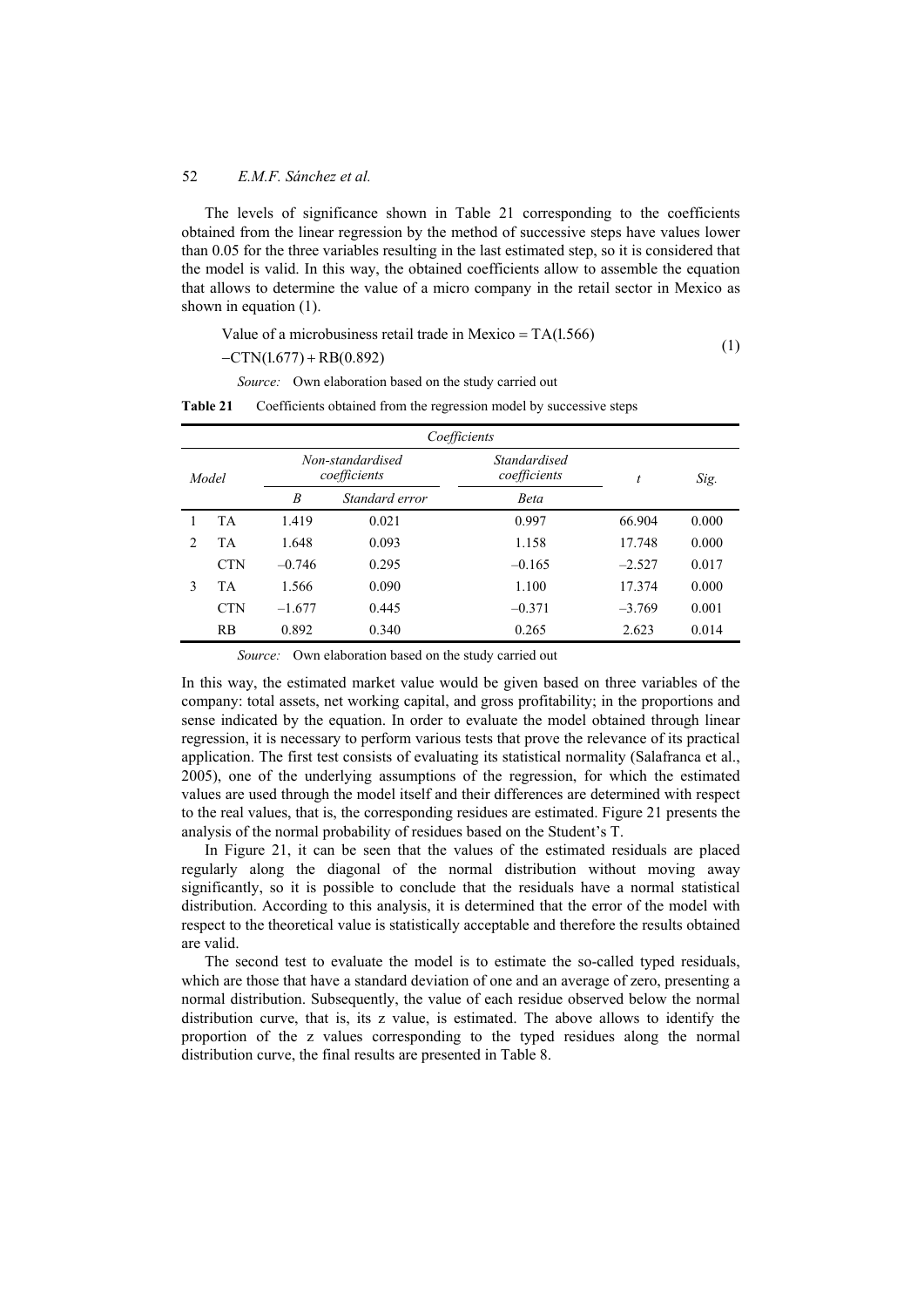The results shown in Table 22 indicate that the percentage of the typified residues that are less than 1 standard deviation from their average is 70.00%, which almost accurately approximates the value of 68.2% of the normal distribution. On the other hand, the values of the residues located between 1 and 2 standard deviations of their average represent 20.00%, which is similar to the 27.2% dictated by statistical normality. Finally, the percentage of waste whose values are more than 2 standard deviations from its average is 10.00%, which is slightly higher than the 4.6% established by the normal distribution. In this way, it can be established that this second test of the model also indicates the validity in its application.





*Source:* Own elaboration based on the study carried out

**Table 22** Normal probability distribution of calculated residuals

| Position below the normal probability distribution<br>curve | Percentage of z-values corresponding<br>to the typified waste |
|-------------------------------------------------------------|---------------------------------------------------------------|
| More than 2 standard deviations from the mean               | $10.00\%$                                                     |
| Between 1 and 2 standard deviations from the mean           | 20.00%                                                        |
| Less than 1 standard deviation from the mean                | 70.00%                                                        |

*Source:* Own elaboration based on the study carried out

The last test to be carried out is of the qualitative type and consists of analysing the coefficients obtained from the final resulting equation in such a way that its logical economic coherence can be verified. The above implies analysing whether the variables obtained present with relevance from the practical point of view and according to business experience and professional valuatory. The model indicates that the value of a micro company dedicated to the retail sector in Mexico is given in the first place by:

1 The value of its total assets, in such a way that the higher the amount of total assets, the market value of the micro company will be equally greater. The foregoing presents economic logic because it is considered that a company with a greater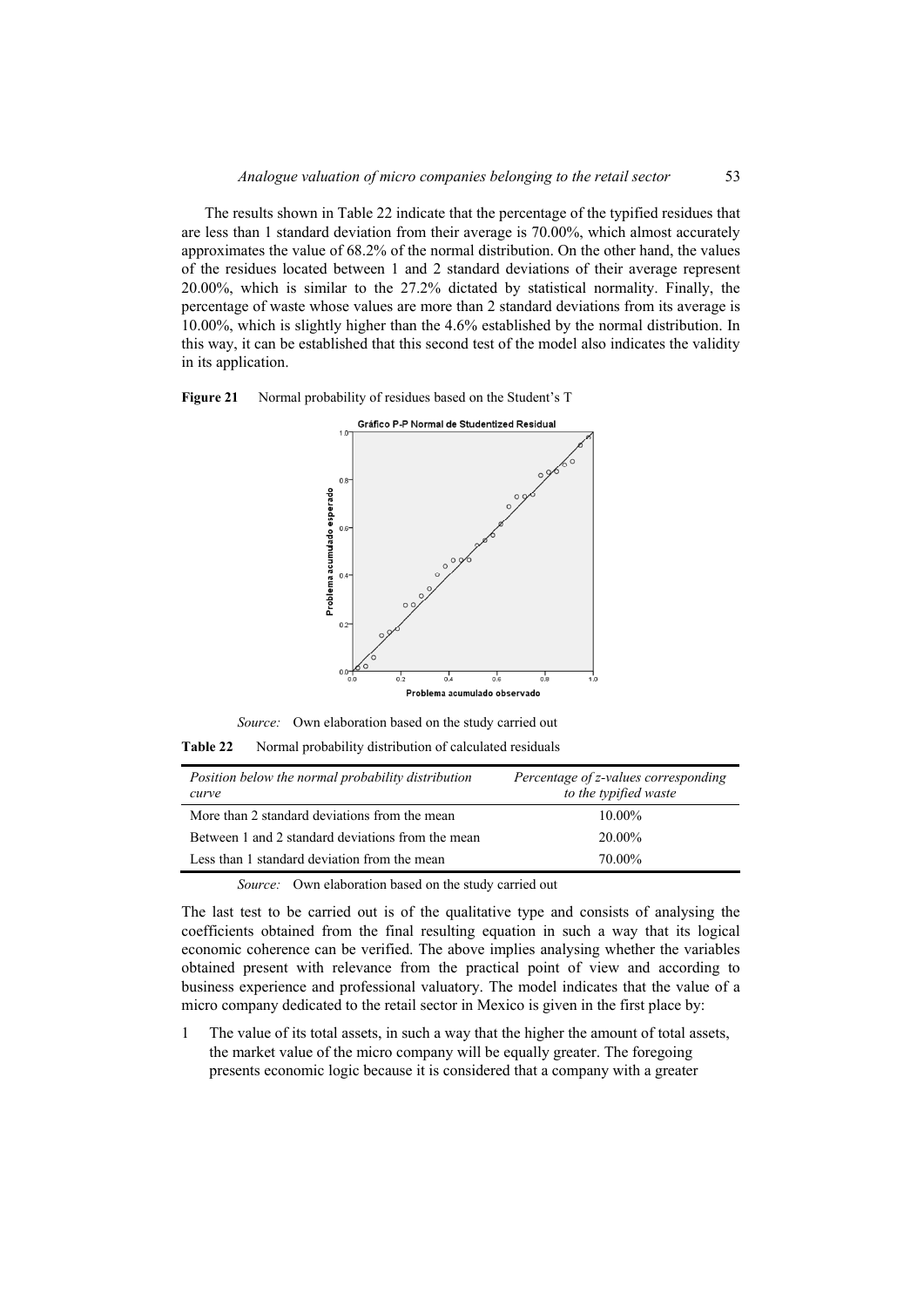### 54 *E.M.F. Sánchez et al.*

amount of assets has obtained sufficient sources of financing either through liability or capital to have a greater value in the market.

- 2 The value of its net working capital, in this case the model reflects that the smaller amount of net working capital will increase the market value of the micro retailing company; this can be explained if it is considered that fixed assets are those that generally generate operating profits, so that a decrease in the proportion of current assets with respect to total assets increases the profitability of the business. In addition, a greater proportion of fixed assets is generally rewarded by financial institutions with respect to the granting of credits and their respective conditions.
- 3 The value of its gross profitability in such a way that a greater amount in the gross profits, the market value of the company will increase; This indicates that after subtracting the cost of sales from sales for the period, the market values that the company maintains healthy gross margins, regardless of the fixed expenses it may have. The foregoing indicates that the value of the company will be greater if the decision makers focus on reducing their variable costs, which represent an important part of the expenditures for commercial companies.

## **6 Conclusions**

Companies are the organisations that contribute most to the economic growth of any country, while the valuation of companies focuses on providing new and better ways to determine the value of these entities in such a way that they adapt to the information needs of the different decision makers. Microenterprises in Mexico, as in the rest of the world, represent the largest number of economic units and provide the largest number of employed personnel, specifically the retail sector in Mexico.

The literature reviewed on linear regression methods for the valuation of companies, showed a wide variety of works in this regard; however, it was considered that there are very few which focus on the valuation of micro companies, specifically on commercial companies through the use of quantitative variables represented by relevant financial indicators and with the objective of constituting an alternative tool for obtaining financial resources.

The present investigation focused on the use of the analogical valuation methodology, relevant in environments with little information such as that of micro-enterprises, using a case study consisting of a sample of 30 micro businesses in the retail sector in Mexico; in order to determine the independent variables that give them value to a greater extent. We used 13 quantitative variables from the main financial statements of the companies and provided by a consulting company.

Several linear regression models were performed, and a resulting equation with statistical significance was obtained through the method of entering data by successive steps. The obtained coefficients indicate that the value of retail microenterprises in Mexico is given by three variables, mainly: total network capital of assets, gross result; in that same order of importance. The coefficients of total assets and gross result presented a positive sign, so they have a direct relationship with the value of the company; the coefficient of net working capital showed to have a negative sign, reason why it is considered that it has an inverse relation with the commercial value of the micro company.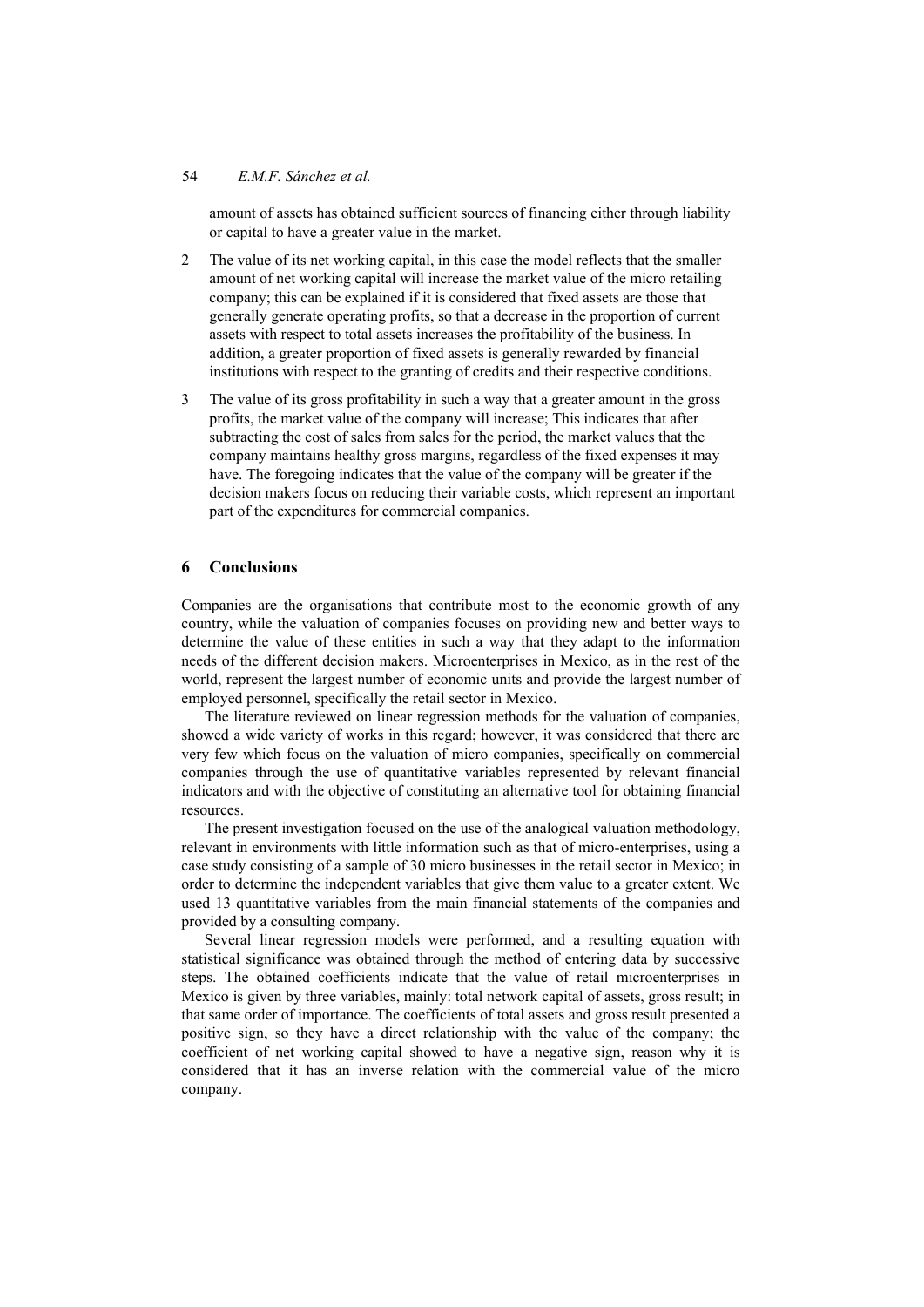Several tests were carried out to determine the validity of these results: graphic analysis of the residues based on the Student's T to verify their similarity with the normal distribution, analysis of the typed residues to determine their similarity with the standard deviations of the normal distribution curve and logical economic coherence analysis. The three validity tests showed that the results obtained by the model are applicable to determine the value of a retail microenterprise in Mexico, with the objective of constituting a valuation alternative for obtaining financial resources for the growth of the same

The findings reached will allow business decision makers to identify the financial items that the market considers to a greater extent to determine the value of retail microenterprises in Mexico, constituting an important tool for them to focus their efforts and resources. Efficient way subsequent investigations could add more quantitative variables or even consider qualitative variables. Additionally, it is possible to consider analysing other subsectors and economic branches of importance for economic growth and development.

The present study aims to contribute to the greater use of existing valuation methodologies for companies, specifically in environments with scarcity of information and with the objective of providing micro-enterprises with greater growth opportunities for the benefit of the whole society.

### **References**

- Adam, J.A. (2005) 'Los métodos de valuación de empresas y su relación con la capacidad de las organizaciones para generar valor', *Propuesta para reportar en la información financiera el valor de las organizaciones y su capacidad para generarlo. Contaduría y Administración*, septiembre-diciembre, No. 217, pp.11–47.
- Arango, M., Pérez, G. and Álvarez, K. (2009) 'Modelización matemática de la valoración bursátil caso de empresas colombianas', *Dyna*, pp.241–252.
- Banco de México (2017) *Glosario de Términos* [online] http://www.banxico.org.mx/ divulgacion/glosario/glosario.html (accessed March 2017)
- BIE (2019) *Encuesta mensual sobre empresas comerciales, EMEC*, Banco de Información Económica [online] https://www.inegi.org.mx/sistemas/bie/.
- Bonilla-Castro, E. and Rodríguez, P. (2005) *Más allá del dilema de los métodos*, Norma, Colombia.
- Caballer Mellado, V. and Herrerías Pleguezuelo, R. (2007) 'Tasacion y Valoracion. Situacion Actual y Perspectiva de Futuro', *Estudios de Economía Aplicada*, pp.25–48.
- Cabrer, B. and Rico, P. (2015) Determinantes de la estructura financiera de las empresas españolas', *Estudios de Economía Aplicada*, Vol. 33, No. 2, pp.513–531.
- Delgado, L. (2016) 'Análisis econométrico de la rentabilidad de los inversionistas en la industria panificadora y de pastas colombiana, 2000–2013', *Cuadernos de Administración*, Vol. 32, No. 55, pp.19–32.
- DOF (2002) *Diario Oficial de la Federación*, Gobierno de México, México.
- Franco-Ángel, M. and Urbano, D. (2016) 'Factores determinantes del dinamismo de las pequeñas y medianas empresas en Colombia', *Revista de Ciencias Sociales*, Vol. 22, No. 1, pp.110–125.
- Gajardo, M. and Quaassdorff, F. (2014) *Factores internos y externos que afectan el precio de las acciones. Estudio del mercado chileno*, Universidad de Chile. Facultad de Economía y Administración, Chile.
- García, F. and Moya, I. (2009) 'EFECTO DE LAS NIIF EN EL VALOR BURSÁTIL DE LAS EMPRESAS ESPAÑOLA', *Investigaciones Europeas de Dirección y Economía de la Empresa*, pp.61–79.